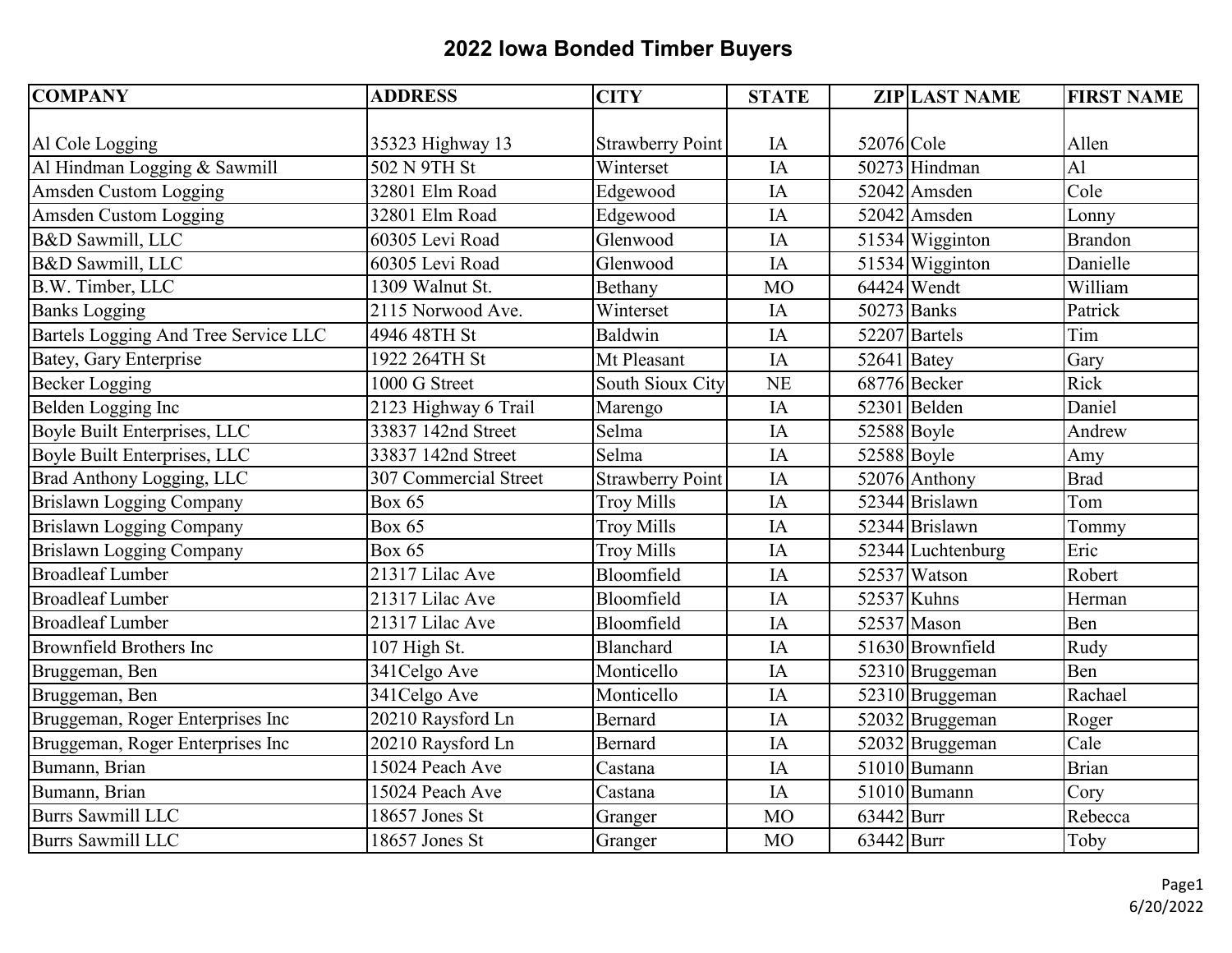| <b>COMPANY</b>                  | <b>ADDRESS</b>            | <b>CITY</b>        | <b>STATE</b> |               | <b>ZIP LAST NAME</b> | <b>FIRST NAME</b> |
|---------------------------------|---------------------------|--------------------|--------------|---------------|----------------------|-------------------|
| <b>Burrs Sawmill LLC</b>        | 18657 Jones St            | Granger            | <b>MO</b>    |               | $63442$ Seobre       | Todd              |
| Campbell Logging LLC            | 18266 State Highway H     | Glenwood           | <b>MO</b>    |               | $63541$ Campbell     | Chris             |
| <b>Canton Timber Management</b> | 3067 County Rd E17        | Onslow             | IA           |               | $52321$ Tracy        | Luke              |
| <b>Caspers Logging</b>          | 10908 212th Ave           | Anamosa            | IA           |               | 52205 Caspers        | Rick              |
| Caspers Logging                 | 10908 212th Ave           | Anamosa            | IA           |               | 52205 Caspers        | Kassandra         |
| Central Logging & Milling, LLC  | 1402 Wilkinson Ct         | <b>Saint Peter</b> | <b>MN</b>    | 56082 Allen   |                      | Edward            |
| Chad Hauschild Logging          | 23864 190th St.           | Farmersburg        | IA           |               | 52047 Hauschild      | Chad              |
| Chapman Brothers Export         | 18457 Highway 38          | Monticello         | IA           |               | 52310 Chapman        | Dennis            |
| Chapman Brothers Export         | 18457 Highway 38          | Monticello         | IA           |               | 52310 Chapman        | Lonnie            |
| Chris Burt                      | 1604 I Ave.               | Ogden              | IA           | 50212 Burt    |                      | Chris             |
| Circle A Logging                | 21632 380th St.           | Oakland            | IA           |               | 51560 Applegate      | Dustin            |
| Clyde Allred Logging            | 4780 NE 23rd Ave NE       | Des Moines         | IA           |               | 50317 Allred II      | Clyde             |
| Coldwater Veneer Inc            | 548 Race St               | Coldwater          | MI           | 49036 Bock    |                      | Shaun             |
| Coldwater Veneer Inc            | 548 Race St               | Coldwater          | MI           |               | 49036 Calhoun        | Dean              |
| <b>Coldwater Veneer Inc</b>     | 548 Race St               | Coldwater          | MI           |               | 49036 Counterman     | David             |
| <b>Coldwater Veneer Inc</b>     | 548 Race St               | Coldwater          | MI           |               | 49036 Jordan         | Chad              |
| <b>Coldwater Veneer Inc</b>     | 548 Race St               | Coldwater          | MI           |               | 49036 Newland        | Paul              |
| Coldwater Veneer Inc            | 548 Race St               | Coldwater          | MI           | 49036 Bock    |                      | Shaun             |
| <b>Coldwater Veneer Inc</b>     | 548 Race St               | Coldwater          | MI           |               | 49036 Calhoun        | Dean              |
| <b>Coldwater Veneer Inc</b>     | 548 Race St               | Coldwater          | MI           |               | 49036 Counterman     | David             |
| <b>Coldwater Veneer Inc</b>     | 548 Race St               | Coldwater          | MI           |               | 49036 Neuland        | Paul              |
| Dan Jones Logging               | 859 White Pine Rd         | Waterville         | IA           | $52170$ Jones |                      | Dan               |
| Dan Papp                        | 2477 Sulton Ave           | Logan              | IA           | 51546 Papp    |                      | Dan               |
| Danzer Veneer Americas Inc      | 206 S Holland St PO Box 8 | Edinburgh          | $\mathbb{N}$ |               | 46124 Tentinger      | Joe               |
|                                 |                           |                    |              |               |                      |                   |
| Danzer Veneer Americas Inc      | 206 S Holland St PO Box 8 | Edinburgh          | IN           |               | 46124 Hartog         | Greg              |
| Danzer Veneer Americas Inc      | 206 S Holland St PO Box 8 | Edinburgh          | IN           |               | 46124 Maier          | Mike              |
| Darrell Meyer                   | 1994 S Ave                | South Amana        | IA           |               | $52334$ Meyer        | Darrell           |
| Darren Johnson Logging, LLC     | 38831 308th St.           | Bellevue           | IA           |               | 52031 Johnson        | Darren            |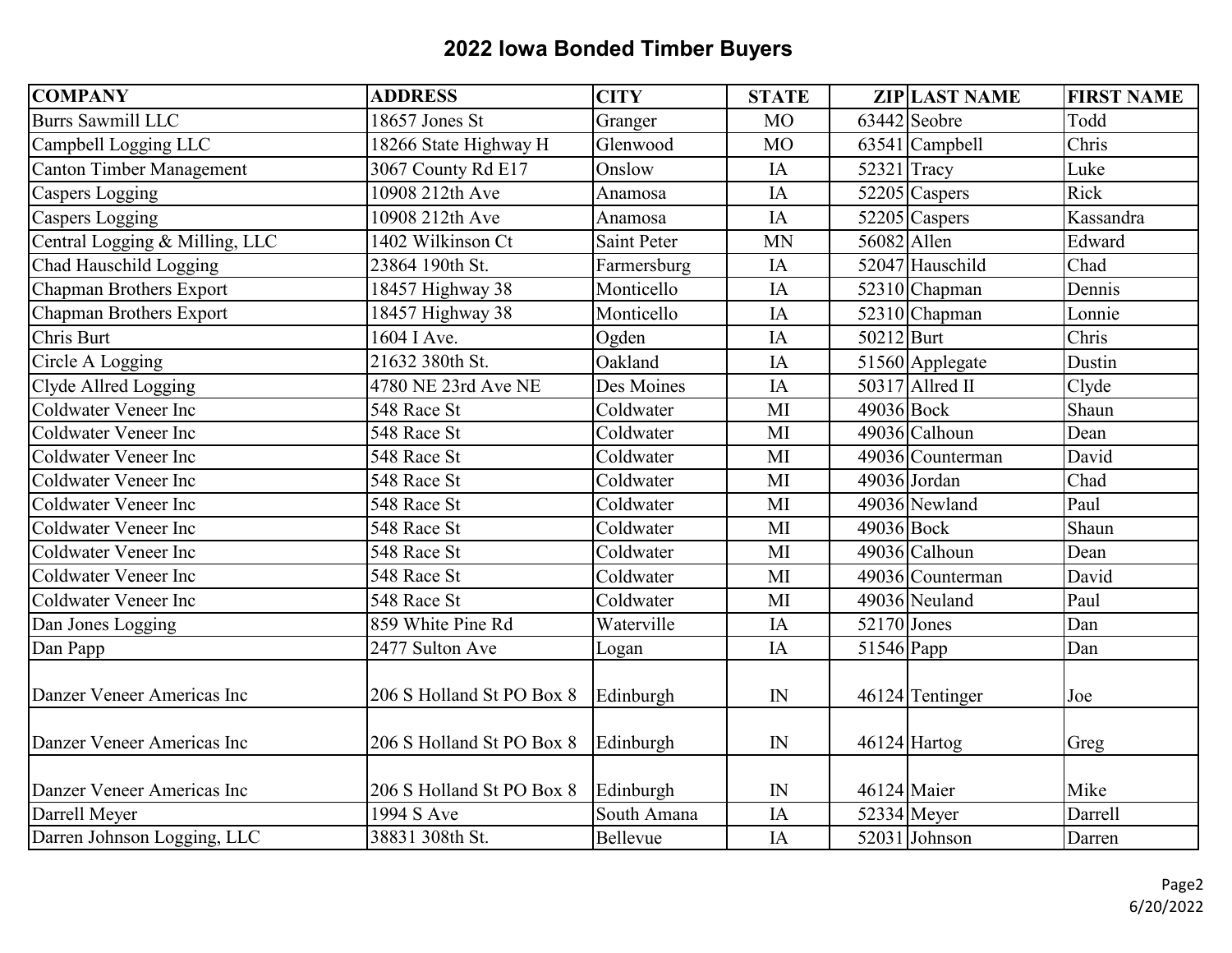| <b>COMPANY</b>                  | <b>ADDRESS</b>        | <b>CITY</b>     | <b>STATE</b> |            | <b>ZIP LAST NAME</b> | <b>FIRST NAME</b> |
|---------------------------------|-----------------------|-----------------|--------------|------------|----------------------|-------------------|
| Dotson Logging of Missouri, LLC | PO Box 643            | Lathrop         | <b>MO</b>    |            | 64465 Dotson         | Michael           |
| Double S Logging                | 21622 Mallard Ave     | Bloomfield      | IA           |            | 52537 Schmidt        | Stephen           |
| Douglas Timber Solutions        | 10014 Boleyn Rd       | Dubuque         | IA           |            | 52001 Douglas        | Aaron             |
| Dunkels Land Improvement LLC    | 14286 50TH Ave        | Onslow          | IA           |            | 52321 Dunkel         | Roger             |
| <b>Eichen Forestry</b>          | 635 Deer Ridge Drive  | Atkins          | IA           |            | 52206 Eichen         | Chad              |
| <b>Eichen Forestry</b>          | 635 Deer Ridge Drive  | Atkins          | IA           |            | 52206 Hammes         | Rick              |
| Fair Oaks Forestry LLC          | 6785 205TH Trail      | Albia           | IA           |            | 52531 Dicks          | Matt              |
| Flanagan Logging                | 5921 Quailty Ridge Rd | Coggon          | IA           |            | 52218 Flanagan       | John              |
| <b>Future Forestry Service</b>  | 413 1st Ave N         | Oxford Junction | IA           |            | 52323 Tigges         | George            |
| Gingerich Sawmill LLC           | 19142 170TH St        | Bloomfield      | IA           |            | 52537 Gingerich      | Nelson            |
| Gingerich Sawmill LLC           | 19142 170TH St        | Bloomfield      | IA           |            | 52537 Gingerich      | Eldon             |
| Gingerich Sawmill LLC           | 19142 170TH St        | Bloomfield      | IA           |            | 52537 Sholes         | Mark              |
| Grau Logs & Lumber Inc          | 116 Gunder Rd NE      | Elkader         | IA           | 52403 Grau |                      | Chris             |
| Grau Logs & Lumber Inc          | 116 Gunder Rd NE      | Elkader         | IA           | 52403 Grau |                      | Patrick           |
| <b>Graves Forestry Inc</b>      | 306 N Webster St      | Mount Ayr       | IA           |            | $50854$ Graves       | Luke              |
| <b>Graves Forestry Inc</b>      | 306 N Webster St      | Mount Ayr       | IA           |            | 50854 Kearney        | Dan               |
| Hammes Brothers Sawmill, Inc.   | 27254 282nd Ave       | Ollie           | IA           |            | 52576 Hammes         | Leo               |
| Hammes Brothers Sawmill, Inc.   | 27254 282nd Ave       | Ollie           | IA           |            | 52576 Hammes         | John              |
| Hammes Brothers Sawmill, Inc.   | 27254 282nd Ave       | Ollie           | IA           |            | 52576 Sieren         | Jeff              |
| Harlan Zimmerman                | 1420 Durham Ave.      | Alta Vista      | IA           |            | 50603 Zimmerman      | Harlan            |
| Hawkeye Forest Products         | 23822 3rd St          | Trempealeau     | WI           |            | 54661 Bunston, Jr.   | Lyle              |
| Hawkeye Forest Products         | 23822 3rd St          | Trempealeau     | WI           |            | 54661 Penrose        | William           |
| Hawkeye Forest Products         | 23822 3rd St          | Trempealeau     | WI           |            | 54661 Sawinski       | Robert            |
| Hawkeye Forest Products         | 23822 3rd St          | Trempealeau     | WI           |            | 54661 Rathbun        | Tyler             |
| Hawkeye Forest Products         | 23822 3rd St          | Trempealeau     | WI           |            | 54661 Posten         | Derek             |
| Heavy Horse Sawmill & Lumber    | 17338 305th St.       | Long Grove      | IA           |            | 52756 Benson         | Jay               |
| Heavy Horse Sawmill & Lumber    | 17338 305th St.       | Long Grove      | IA           |            | 52756 Benson         | Denise            |
| Heavy Horse Sawmill & Lumber    | 17338 305th St.       | Long Grove      | IA           |            | 52756 Benson         | Wade              |
| Heavy Horse Sawmill & Lumber    | 17338 305th St.       | Long Grove      | IA           |            | 52756 Benson         | Gerald            |
| Hindman Logging                 | 5480 S. 9th Ave. East | Newton          | IA           |            | 50208 Hindman        | Joe               |
| Hitt, Jim                       | 2278 330TH Ave        | Woodburn        | IA           | 50275 Hitt |                      | Jim               |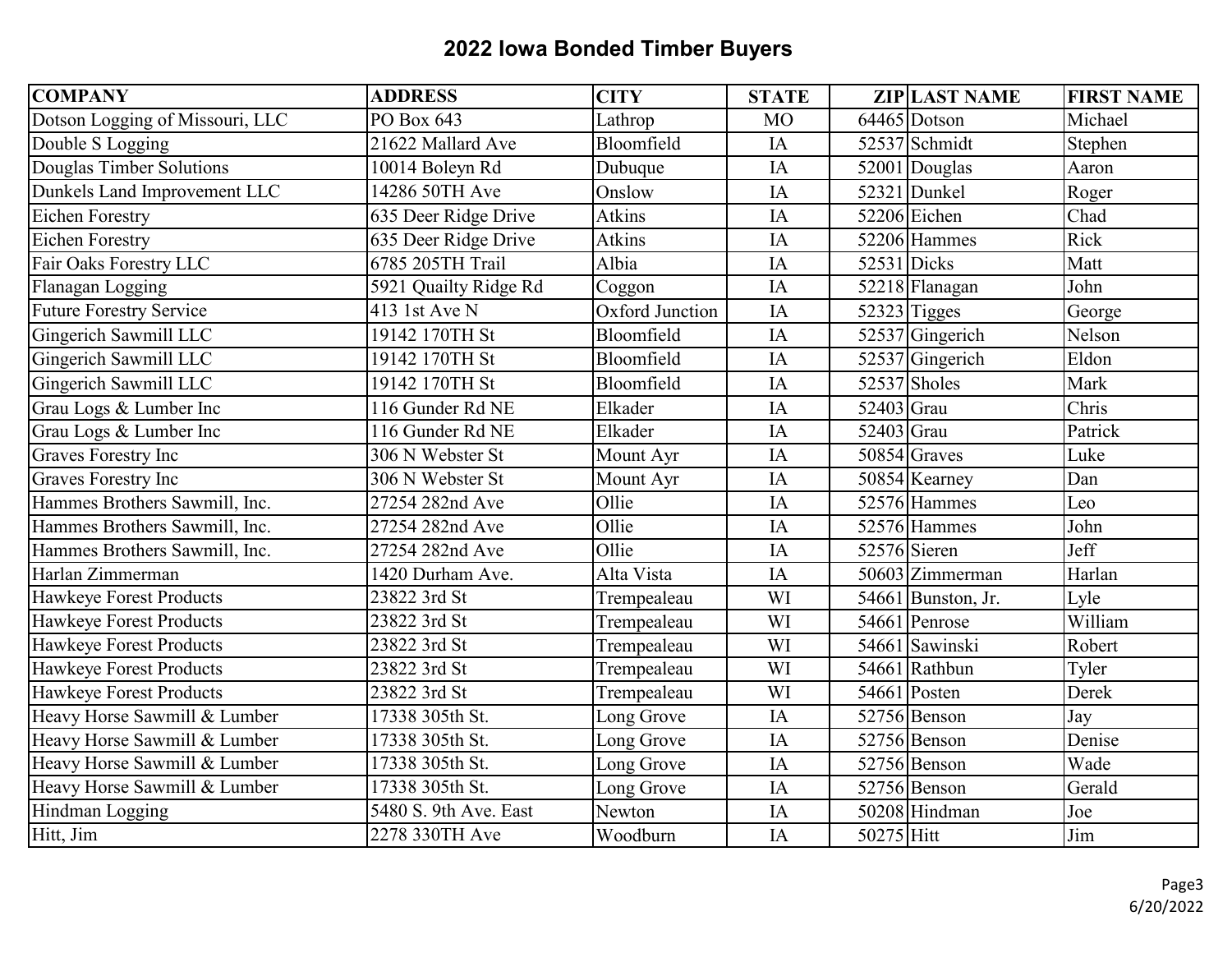| <b>COMPANY</b>                         | <b>ADDRESS</b>       | <b>CITY</b>             | <b>STATE</b> |            | <b>ZIP LAST NAME</b>     | <b>FIRST NAME</b> |
|----------------------------------------|----------------------|-------------------------|--------------|------------|--------------------------|-------------------|
| Hitt, Jim                              | 2278 330TH Ave       | Woodburn                | IA           | 50275 Hitt |                          | Thomas            |
| Hogan's Logging                        | 711 Chestnut St.     | Tarkio                  | <b>MO</b>    |            | $\overline{6449}1$ Hogan | Victor            |
| Horsman, Matthew                       | 31892 175TH Ave      | Chatfield               | <b>MN</b>    |            | 55923 Horsman            | Matthew           |
| Hull, Timothy                          | 6148 Bluff Rd        | Ft Madison              | IA           | 52627 Hull |                          | Timothy           |
| J Kubitz Logging Inc                   | 15399 Stephanie Ct   | Dubuque                 | IA           |            | 52002 Kubitz             | Jeremy            |
| J Kubitz Logging Inc                   | 15399 Stephanie Ct   | Dubuque                 | IA           |            | 52002 Bruggeman          | Edward            |
| Jaguar Lumber                          | 19250 Jaguar Trail   | Bloomfield              | IA           |            | 52537 Gingerich          | Lavon             |
| Johnny B Logging                       | 241 12th St. NW      | Cedar Rapids            | IA           |            | 52405 Brewer             | Johnny            |
| Jones Wood Heating & Logging           | 15693 Great River Rd | McGregor                | IA           |            | 52157 Jones              | Todd              |
| K & K Logging                          | 58380 875th Road     | Ponca                   | <b>NE</b>    | 68770 Kay  |                          | Justin            |
| Kendrick Inc DBA Kendrick Forest Prdts | 601 S Washington     | Edgewood                | IA           | 52042 West |                          | Jim               |
| Kendrick Inc DBA Kendrick Forest Prdts | 601 S Washington     | Edgewood                | IA           |            | 52042 Kendrick           | Tim               |
| Kendrick Inc DBA Kendrick Forest Prdts | $601 S$ Washington   | Edgewood                | IA           |            | 52042 Kendrick           | Kirby             |
| Kendrick Inc DBA Kendrick Forest Prdts | 601 S Washington     | Edgewood                | IA           |            | 52042 Harbaugh           | Eric              |
| Kendrick Inc DBA Kendrick Forest Prdts | 601 S Washington     | Edgewood                | IA           |            | $52042$ Eichen           | Chad              |
| Keppler Logging                        | 34934 Highway 13     | <b>Strawberry Point</b> | IA           |            | 52076 Keppler            | Nathan            |
| Kluesner Forestry Services, LLC        | 607 2nd Ave. NW      | Dubuque                 | IA           |            | 52046 Kluesner           | Kevin             |
| Knapp, Ken Logging                     | 16516 Jade Rd        | Fayette                 | IA           |            | $52142$ Knapp            | Kenneth           |
| Konkel Forest Products Inc             | 655 Main St          | New Albin               | IA           |            | 52160 Konkel             | Ralph             |
| Konkel Forest Products Inc             | 655 Main St          | New Albin               | IA           |            | 52160 Konkel             | Ronald            |
| Kuhns Timber                           | 22763 Mahogany Ave   | Bloomfield              | IA           |            | 52537 Kuhns              | Joni              |
| Lane Tree Service                      | 710 Custer Ave       | Lyons                   | <b>NE</b>    | 68038 Lane |                          | Alan              |
| Lansing Forest Products LLC            | 360 Wall St          | Lansing                 | IA           |            | $52151$ Vinson           | Ron               |
| Lansing Forest Products LLC            | 360 Wall St          | Lansing                 | IA           | 52151 Rask |                          | Scott             |
| Larry McGuire                          | 2605 Warbler Ave.    | Thayer                  | IA           |            | 50254 McGuire            | Larry             |
| Larson Logging Company, LLC            | 3220 210th St.       | Clearfield              | IA           |            | 50840 Larson             | Shaun             |
| Lawson Logging                         | 3111 Horning Rd      | Plattsmouth             | <b>NE</b>    |            | 68048 Lawson             | David             |
| Lawson Logging                         | 3111 Horning Rd      | Plattsmouth             | <b>NE</b>    |            | 68048 Lawson             | Davis             |
| Leib Logging Inc                       | 889 Salem St         | Dubuque                 | IA           | 52001 Leib |                          | Randall           |
| Leib Logging Inc                       | 889 Salem St         | Dubuque                 | IA           | 52001 Leib |                          | Jacob             |
| Lier Logging LLC                       | 1091 Elon Dr         | Waukon                  | IA           | 52172 Lier |                          | Robert            |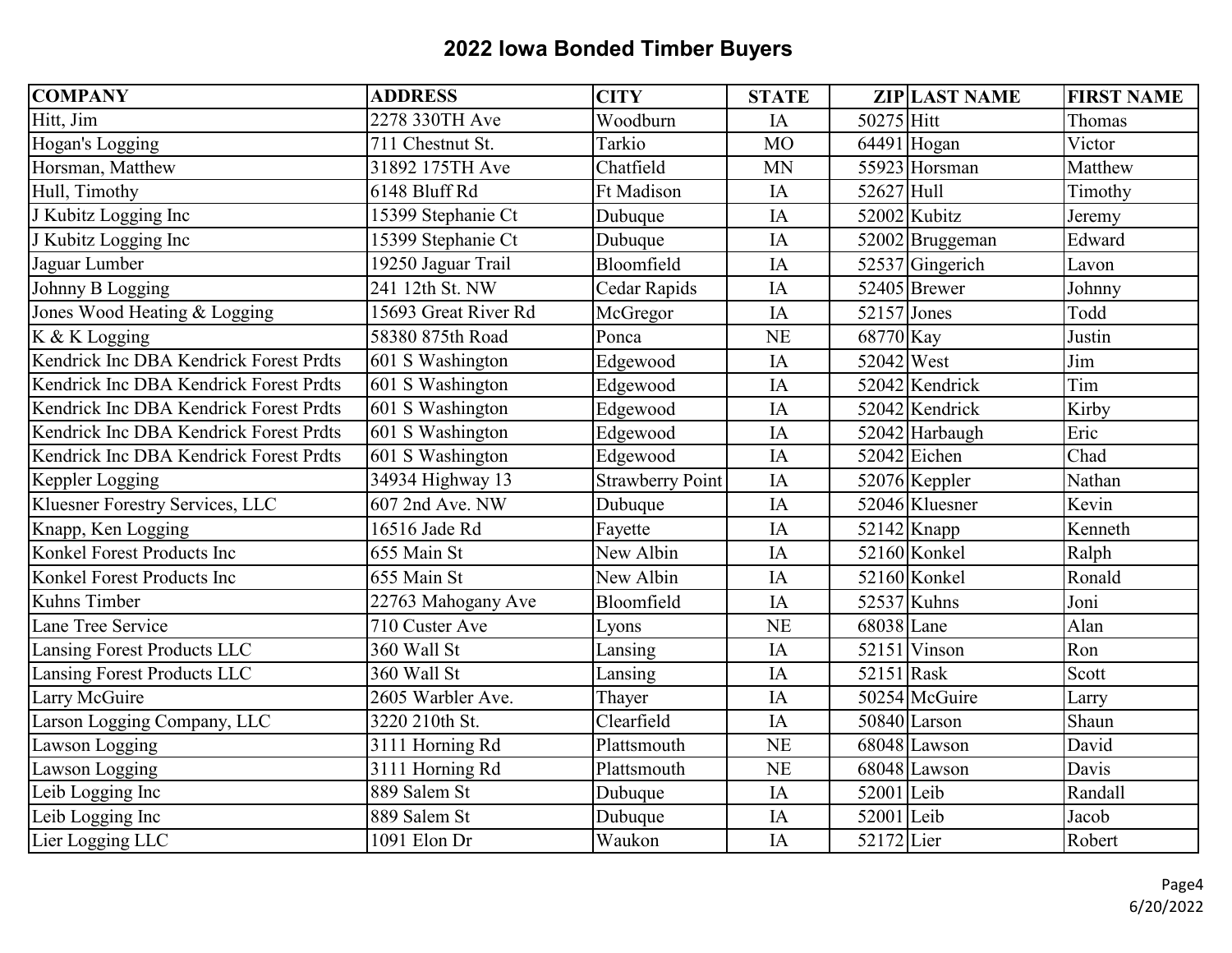| <b>COMPANY</b>                | <b>ADDRESS</b>         | <b>CITY</b>         | <b>STATE</b> |               | <b>ZIP LAST NAME</b> | <b>FIRST NAME</b> |
|-------------------------------|------------------------|---------------------|--------------|---------------|----------------------|-------------------|
| <b>Little Cedar Windows</b>   | 4220 Primrose Ave.     | Osage               | IA           | 50461 May     |                      | Tony              |
| <b>Little Cedar Windows</b>   | 4220 Primrose Ave.     | Osage               | IA           | 50461 May     |                      | Stephen           |
| Livingood Logging             | 3181 Birch Ave         | Riceville           | IA           |               | 50466 Livingood      | Alan              |
| Lloyd Logging                 | 17483 200th St.        | Rock Port           | <b>MO</b>    | $64482$ Lloyd |                      | Josh              |
| Lloyd Logging                 | 17483 200th St.        | <b>Rock Port</b>    | <b>MO</b>    | 64482 Lloyd   |                      | Mark              |
| Lloyd Lumber                  | 35536 120th St.        | Mapleton            | IA           | 51034 Lloyd   |                      | Travis            |
| Loess Hills Woodworks Inc     | 1919 Old Lincoln Hwy   | Crescent            | IA           | 51526 Shea    |                      | Pamela            |
| Loess Hills Woodworks Inc     | 1919 Old Lincoln Hwy   | Crescent            | IA           | 51526 Shea    |                      | Shawn             |
| Loess Hills Woodworks Inc     | 1919 Old Lincoln Hwy   | Crescent            | IA           | 51526 Shea    |                      | Austan            |
| Loess Hills Woodworks Inc     | 1919 Old Lincoln Hwy   | Crescent            | IA           | 51526 Shea    |                      | Ryan              |
| Lyle G Konkel                 | 13869 West Beaver Road | <b>Spring Grove</b> | <b>MN</b>    |               | 55974 Konkel         | Lyle              |
| Lyle G Konkel                 | 13869 West Beaver Road | Spring Grove        | <b>MN</b>    |               | 55974 Konkel         | Adam              |
| Lyle Palmer                   | 1323 180TH St          | Shenandoah          | IA           |               | 51601 Palmer         | Lyle              |
| Lyons Logging & Tree Care Inc | 96 Valley St           | Dubuque             | IA           |               | $52003$ Lyons        | <b>Bill</b>       |
| Lyons Logging & Tree Care Inc | 96 Valley St           | Dubuque             | IA           |               | $52003$ Lyons        | Debbie            |
| Lyons Logging & Tree Care Inc | 96 Valley St           | Dubuque             | IA           |               | 52003 Lyons          | Larry             |
| Lyons Logging & Tree Care Inc | 96 Valley St           | Dubuque             | IA           |               | $52003$ Lyons        | Mike              |
| M Bohlke Veneer Corp          | 8375 N Gilmore Rd      | Fairfield           | OH           |               | 45014 Bohlke         | Manfred           |
| M Bohlke Veneer Corp          | 8375 N Gilmore Rd      | Fairfield           | OH           |               | 45014 Gleason        | Michael           |
| M Bohlke Veneer Corp          | 8375 N Gilmore Rd      | Fairfield           | OH           |               | 45014 Niemeyer       | Joel              |
| Meighen Forest Products, LLC  | 18590 Orion Rd         | Spring Valley       | <b>MN</b>    |               | 55975 Meighen        | <b>Blake</b>      |
| Meister Log & Lumber Co       | 1440 Laukant St        | Reedsburg           | WI           |               | 53959 Anderson       | <b>Brian</b>      |
| Meister Log & Lumber Co       | 1440 Laukant St        | Reedsburg           | WI           |               | 53959 Bauman         | Doug              |
| Meister Log & Lumber Co       | 1440 Laukant St        | Reedsburg           | WI           | 53959 Busse   |                      | Clarey            |
| Meister Log & Lumber Co       | 1440 Laukant St        | Reedsburg           | WI           | 53959 Byrne   |                      | Cory              |
| Meister Log & Lumber Co       | 1440 Laukant St        | Reedsburg           | WI           |               | 53959 Fechner        | Jeff              |
| Meister Log & Lumber Co       | 1440 Laukant St        | Reedsburg           | WI           | 53959 Smith   |                      | <b>Steve</b>      |
| Meister Log & Lumber Co       | 1440 Laukant St        | Reedsburg           | WI           |               | 53959 Silvers        | Gabriel           |
| Meister Log & Lumber Co       | 1440 Laukant St        | Reedsburg           | WI           |               | 53959 Schultz        | Rob               |
| Meister Log & Lumber Co       | 1440 Laukant St        | Reedsburg           | WI           |               | 53968 Sullivan       | Jeremy            |
| Meister Log & Lumber Co       | 1440 Laukant St        | Reedsburg           | WI           |               | 53959 Whithers       | John              |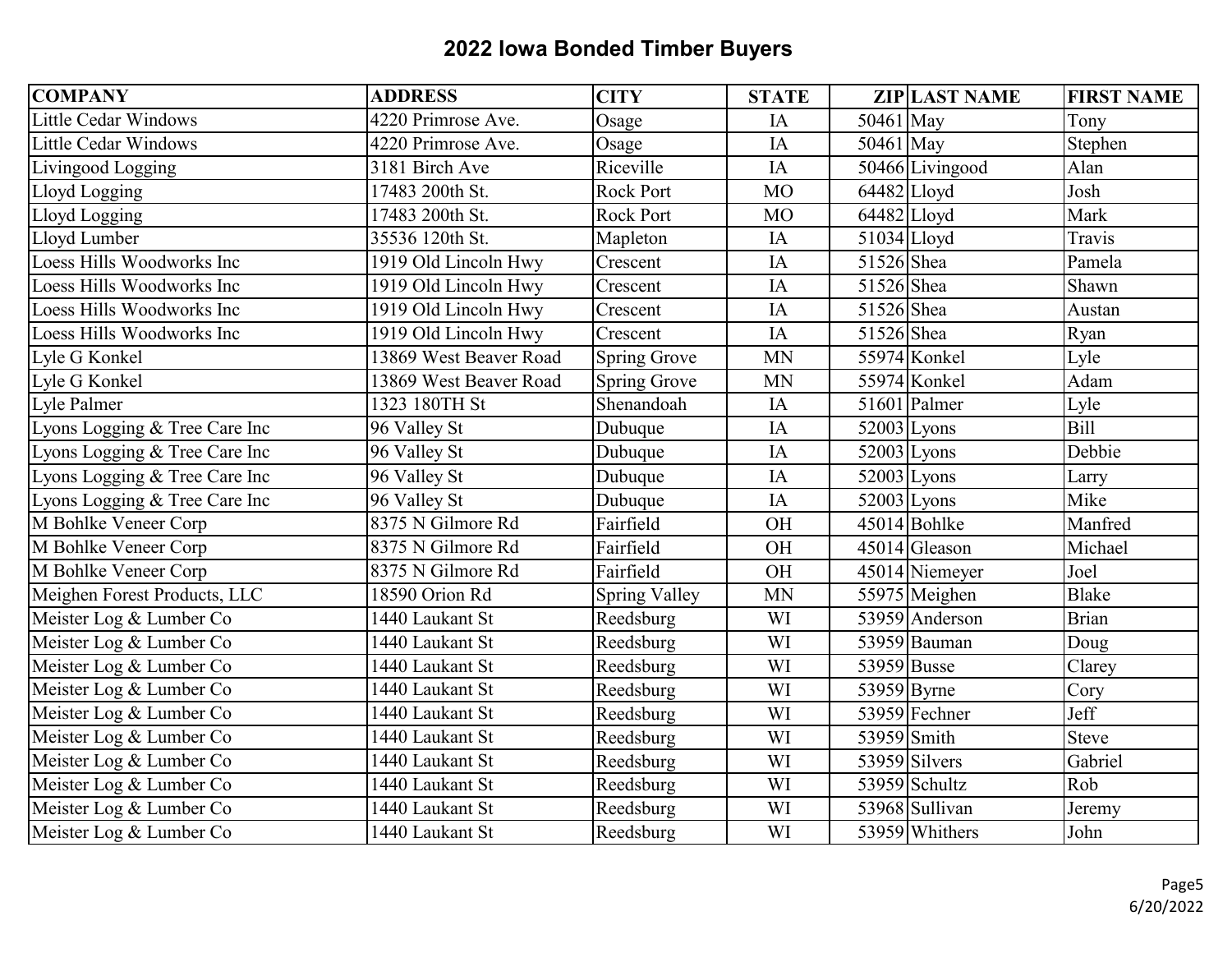| <b>COMPANY</b>                   | <b>ADDRESS</b>           | <b>CITY</b>           | <b>STATE</b> |             | <b>ZIP LAST NAME</b> | <b>FIRST NAME</b>        |
|----------------------------------|--------------------------|-----------------------|--------------|-------------|----------------------|--------------------------|
| Meister Log & Lumber Co          | 1440 Laukant St          | Reedsburg             | WI           |             | 53959 Witkowski      | Toby                     |
| Meister Log & Lumber Co          | 1440 Laukant St          | Reedsburg             | WI           |             | 53959 Wood           | Greg                     |
| Meister Log & Lumber Co          | 1440 Laukant St          | Reedsburg             | WI           |             | 53959 Broeckel       | Derrick                  |
| Meister Log & Lumber Co          | 1440 Laukant St          | Reedsburg             | WI           |             | 53959 Pulkinen       | Eric                     |
| Meister Log & Lumber Co          | 1440 Laukant St          | Reedsburg             | WI           |             | 53959 Brandner       | Heather                  |
| Meyer Logging LLC                | 22500 Simon Rd           | <b>Bernard</b>        | IA           |             | $52032$ Meyer        | Dave                     |
| Meyer Timber Services            | 118 1st Street SE        | New Albin             | IA           |             | 52160 Meyer          | Jeff                     |
|                                  | 300 W Broadway St. Suite |                       |              |             |                      |                          |
| Midwest Walnut Company           | 101                      | Council Bluffs        | IA           |             | 51503 Plowman        | James                    |
|                                  | 300 W Broadway St. Suite |                       |              |             |                      |                          |
| Midwest Walnut Company           | 101                      | <b>Council Bluffs</b> | IA           | 51503 Scott |                      | Jerry                    |
|                                  | 300 W Broadway St. Suite |                       |              |             |                      |                          |
| Midwest Walnut Company           | 101                      | <b>Council Bluffs</b> | IA           |             | 51503 Cotter         | John                     |
|                                  | 300 W Broadway St. Suite |                       |              |             |                      |                          |
| Midwest Walnut Company           | 101                      | <b>Council Bluffs</b> | IA           |             | 51503 Briggs         | Lester                   |
|                                  | 300 W Broadway St. Suite |                       |              |             |                      |                          |
| Midwest Walnut Company           | 101                      | Council Bluffs        | IA           |             | 51503 Williams       | Kenny                    |
| Miller, Bill Logging Inc         | 10697 Wood Gate Dr       | Dubuque               | IA           |             | $52003$ Miller       | William                  |
| Miller, Bill Logging Inc         | 10697 Wood Gate Dr       | Dubuque               | IA           |             | $52003$ Miller       | Chris                    |
| Miller, Bill Logging Inc         | 10697 Wood Gate Dr       | Dubuque               | IA           |             | $52003$ Miller       | Jason                    |
| Moravia Hardwoods                | PO Box 356               | Moravia               | IA           |             | $52571$ Spurgin      | Terry                    |
| Moravia Hardwoods                | PO Box 356               | Moravia               | IA           |             | $52571$ Spurgin      | $\overline{\text{Cole}}$ |
| Moravia Hardwoods                | PO Box 356               | Moravia               | IA           |             | $52571$ Spurgin      | David                    |
| Morris Beatty Logging, Inc.      | 1680 HWY 130             | Tipton                | IA           |             | 52772 Beatty         | Morris                   |
| <b>Mullins Forestry Products</b> | 301 West Milwaukee       | Moravia               | IA           |             | 52571 Mullins        | Michael                  |
| <b>Mullins Forestry Products</b> | 301 West Milwaukee       | Moravia               | IA           |             | 52571 Mullins        | Jon                      |
| Nelson Hardwood Lumber Inc       | 305 East Frederick St.   | Prairie Du Chen       | WI           |             | 53821 Nelson         | Steven                   |
| Nelson Hardwood Lumber Inc       | 305 East Frederick St.   | Prairie Du Chen       | WI           |             | 53821 Nelson         | <b>Brian</b>             |
| Nelson Hardwood Lumber Inc       | 305 East Frederick St.   | Prairie Du Chen       | WI           |             | 53821 Wiedenbeck     | William                  |
| Nelson Petersheim                | 6454 240th St.           | Albia                 | IA           |             | 52531 Petersheim     | Nelson                   |
| Nisley Woodwork, LLC             | 2943 Edison Rd           | Seymour               | IA           |             | 52590 Nisley         | Dan                      |
| Nisley Woodwork, LLC             | 2943 Edison Rd           | Seymour               | IA           |             | 52590 Nisley         | Melvin                   |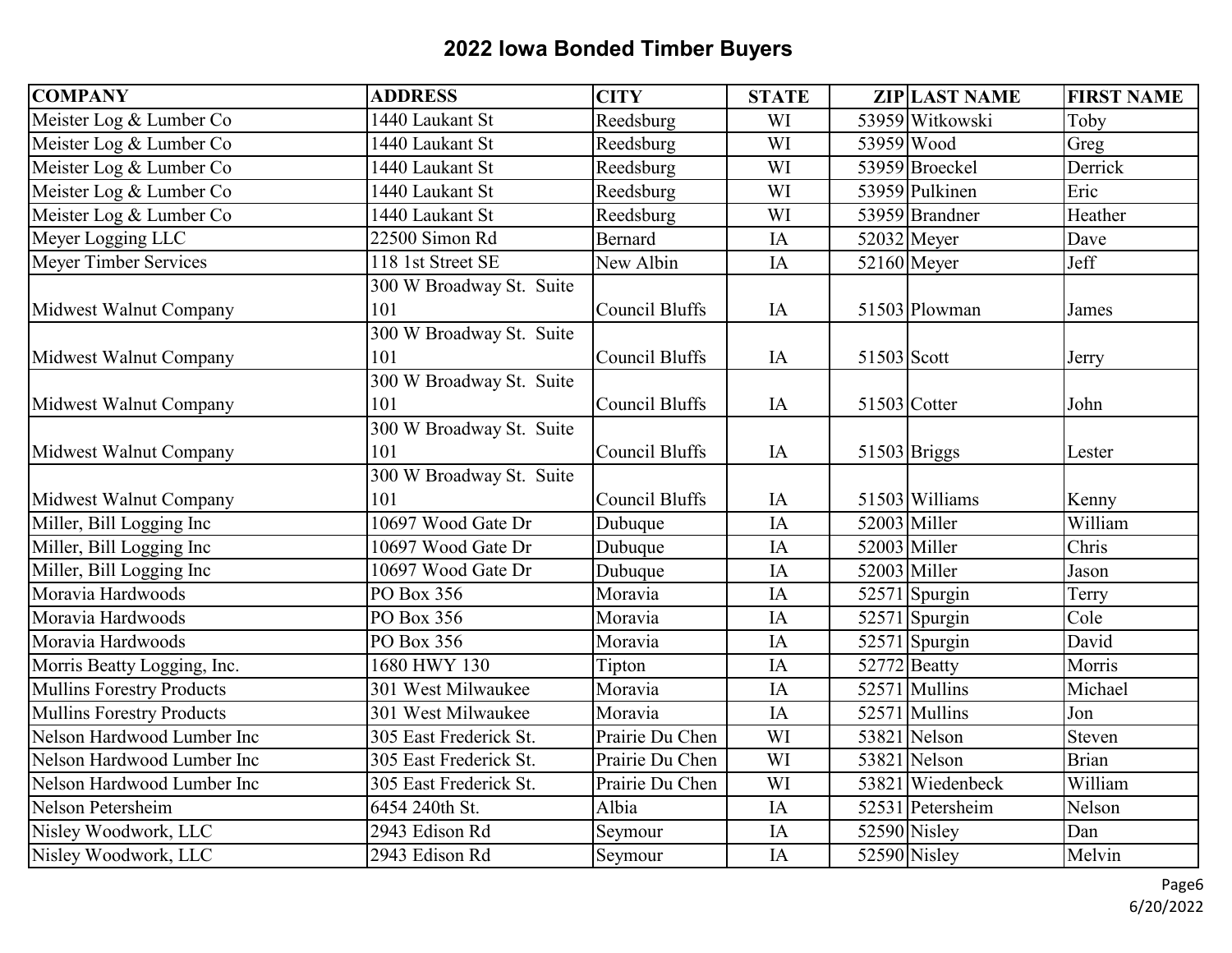| <b>COMPANY</b>                       | <b>ADDRESS</b>                | <b>CITY</b>         | <b>STATE</b>    |             | <b>ZIP LAST NAME</b> | <b>FIRST NAME</b>              |
|--------------------------------------|-------------------------------|---------------------|-----------------|-------------|----------------------|--------------------------------|
| Northern Hardwood & Marketing Co Inc | 224 Woodshire Dr              | Mankato             | <b>MN</b>       |             | 56001 Drumm          | Todd                           |
| Northern Hardwood & Marketing Co Inc | 224 Woodshire Dr              | Mankato             | <b>MN</b>       |             | 56001 Northamer      | $\overline{\mathsf{Sh}}$ annon |
| Northern Timber Company              | 909 Pleasant Ave              | Decorah             | IA              |             | $52101$ Ulring       | James                          |
| Northern Timber Company              | 909 Pleasant Ave              | Decorah             | IA              |             | $52101$ Ulring       | Caleb                          |
| Northern Timber Company              | $\overline{909}$ Pleasant Ave | Decorah             | IA              |             | $52101$ Ulring       | Ned                            |
| O'Dell Logging & Leasing             | 1588 Fischer Rd.              | <b>Bernard</b>      | $\overline{IA}$ |             | 52032 O'Dell         | David                          |
| O'Dell Logging & Leasing             | 1588 Fischer Rd.              | Bernard             | IA              |             | 52032 O'Dell         | Justin                         |
| O'Dell Logging & Leasing             | 1588 Fischer Rd.              | <b>Bernard</b>      | IA              |             | 52032 McCarthy       | Robbie                         |
| Paramont Hardwoods Inc.              | 182 2nd St.                   | Calamus             | IA              |             | 52729 Puckett        | Darrell                        |
| Paramont Hardwoods Inc.              | 182 2nd St.                   | Calamus             | IA              |             | 52729 Puckett        | Leah                           |
| Peterson Logging and Forestry        | 15078 R52 N                   | Durango             | IA              |             | 52039 Peterson       | Eugene                         |
| Peterson Logging and Forestry        | 15078 R52 N                   | Durango             | IA              |             | 52039 Peterson       | John                           |
|                                      | 1629 E 13TH ST PO Box         |                     |                 |             |                      |                                |
| Pierce Lumber Inc                    | 204                           | <b>Belle Plaine</b> | IA              |             | 52208 Pierce         | James                          |
| Pierce Lumber Inc                    | 1629 E 13TH ST PO Box         | <b>Belle Plaine</b> | IA              |             | 52208 Pierce         | Jeff                           |
|                                      | 1629 E 13TH ST PO Box         |                     |                 |             |                      |                                |
| Pierce Lumber Inc                    | 204                           | <b>Belle Plaine</b> | IA              |             | 52208 Pierce         | Terry                          |
|                                      | 1629 E 13TH ST PO Box         |                     |                 |             |                      |                                |
| Pierce Lumber Inc                    | 204                           | <b>Belle Plaine</b> | IA              |             | 52208 Schoenauer     | Diane                          |
|                                      | 1629 E 13TH ST PO Box         |                     |                 |             |                      |                                |
| Pierce Lumber Inc                    | 204                           | <b>Belle Plaine</b> | IA              |             | 52208 Schoenauer     | Frank                          |
|                                      | 1629 E 13TH ST PO Box         |                     |                 |             |                      |                                |
| Pierce Lumber Inc                    | 204                           | <b>Belle Plaine</b> | IA              |             | 52208 Schoenauer Jr  | <b>Russ</b>                    |
|                                      | 1629 E 13TH ST PO Box         |                     |                 |             |                      |                                |
| Pierce Lumber Inc                    | 204                           | <b>Belle Plaine</b> | IA              |             | 52208 Stoffel        | Mike                           |
|                                      | 1629 E 13TH ST PO Box         |                     |                 |             |                      |                                |
| Pierce Lumber Inc                    | 204                           | <b>Belle Plaine</b> | IA              |             | 52208 Nelson         | Jesse                          |
| Plum Creek Sawmill                   | 1290 Plum Creek Rd.           | Tabor               | IA              |             | $51653$ Johnson      | Eric                           |
| Pritchard Logging                    | 34811 Jupiter Rd              | Garber              | IA              |             | 52048 Pritchard      | Craig                          |
| R J Lumber LLC                       | 18989 160TH St                | Drakesville         | IA              |             | $52552$ Yutzy        | Raymond                        |
| Raymond Timber Cutting LLC           | 1186 120th St.                | Wayland             | IA              |             | 52654 Raymond        | Daniel                         |
| ReesTree Service                     | 774 West 126th St. North      | Colfax              | IA              | 500545 Rees |                      | Phil                           |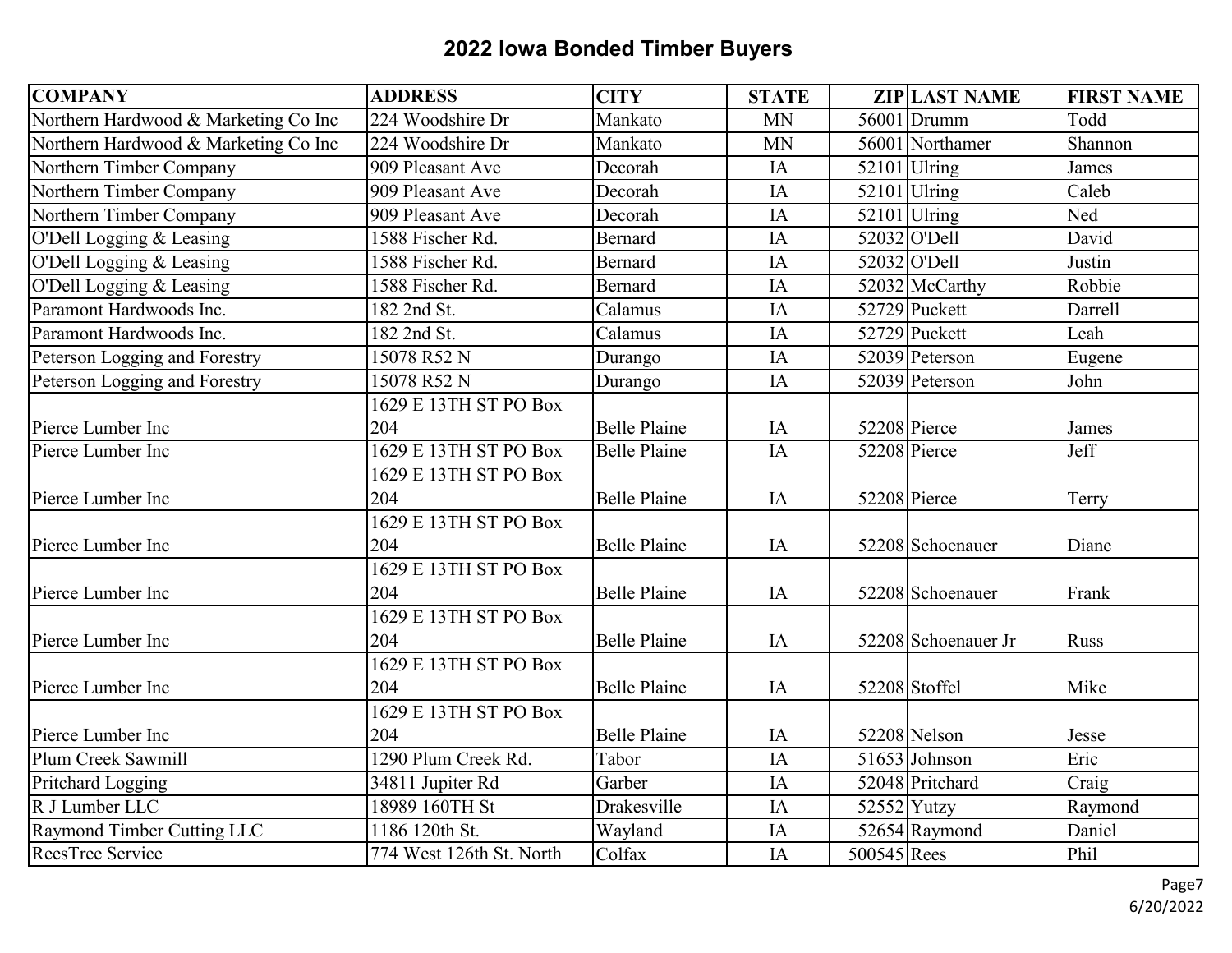| <b>COMPANY</b>                  | <b>ADDRESS</b>          | <b>CITY</b>           | <b>STATE</b>           |            | <b>ZIP LAST NAME</b> | <b>FIRST NAME</b> |
|---------------------------------|-------------------------|-----------------------|------------------------|------------|----------------------|-------------------|
| <b>Richard Rowland</b>          | 400 NE Cromwell St.     | Salem                 | <b>NE</b>              |            | 68433 Rowland        | Richard           |
| Rick Rhomberg Logging           | 1572 Old Mill Rd        | Dubuque               | IA                     |            | 52003 Rhomberg       | Rick              |
| Rick Rhomberg Logging           | 1572 Old Mill Rd        | Dubuque               | IA                     |            | 52003 Weidenbacher   | Thomas            |
|                                 | 2310 HWY 61 By-Pass PO  |                       |                        |            |                      |                   |
| <b>River City Hardwoods</b>     | <b>Box 440</b>          | Muscatine             | IA                     |            | 52761 Peters         | John              |
|                                 | 2310 HWY 61 By-Pass PO  |                       |                        |            |                      |                   |
| <b>River City Hardwoods</b>     | <b>Box 440</b>          | Muscatine             | IA                     |            | 52761 Mealy          | Patrick           |
|                                 | 2310 HWY 61 By-Pass PO  |                       |                        |            |                      |                   |
| <b>River City Hardwoods</b>     | <b>Box 440</b>          | Muscatine             | IA                     |            | 52761 Gorham         | Keith             |
|                                 | 2310 HWY 61 By-Pass PO  |                       |                        |            |                      |                   |
| <b>River City Hardwoods</b>     | <b>Box 440</b>          | Muscatine             | IA                     |            | 52761 Canada         | Curt              |
| Rogers Logging LLC              | 8702 NE 27th Ave.       | Altoona               | IA                     |            | $50009$ Rogers       | Joel              |
| Rogers Logging LLC              | 8702 NE 27th Ave.       | Altoona               | IA                     |            | 50009 Doran          | Shane             |
| Rogers Logging LLC              | 8702 NE 27th Ave.       | Altoona               | IA                     |            | $50009$ Rogers       | Kenneth           |
| Rolling Trees, LLC              | 3559 I Avenue           | Tama                  | IA                     |            | 52339 Nelson         | Austin            |
| Root River Hardwoods Inc        | PO Box 624              | Preston               | <b>MN</b>              |            | 55965 Wand           | Jeff              |
| Root River Hardwoods Inc        | PO Box 624              | Preston               | <b>MN</b>              |            | 55965 Merritt        | Michael           |
|                                 | 1350 Crane Ave. PO BOX  |                       |                        |            |                      |                   |
| <b>Rusty Gourley</b>            | 172                     | Corwith               | IA                     |            | 50430 Gourley        | <b>Rusty</b>      |
|                                 | 1350 Crane Ave. PO BOX  |                       |                        |            |                      |                   |
| <b>Rusty Gourley</b>            | 172                     | Corwith               | IA                     |            | 50430 Linbeck        | Jeff              |
| <b>Sackett Logging</b>          | 355 West Madison St.    | Winthrop              | IA                     |            | 50682 Sackett        | Richard           |
|                                 | 1837 Lansing Harpers Rd |                       |                        |            |                      |                   |
| Schwartzhoff Logging & Trucking | <b>Box 56</b>           | Lansing               | IA                     |            | 52151 Schwartzhoff   | John              |
| Shane Wilkey                    | 11420 228th St. North   | Port Byron            | $\overline{\text{IL}}$ |            | 61275 Wilkey         | Shane             |
| Shane Wilkey                    | 11420 228th St. North   | Port Byron            | IL                     | 61275 Reul |                      | Benjamin          |
| Shane Wilkey                    | 11420 228th St. North   | Port Byron            | ${\rm IL}$             |            | $61275$ Reul II      | Donald            |
| <b>SITCO</b>                    | 10492 Hwy 52 S          | Dubuque               | IA                     |            | 52003 Siegworth      | Anthony           |
| <b>SITCO</b>                    | 10492 Hwy 52 S          | Dubuque               | IA                     |            | 52003 Westmark       | Justin            |
| <b>SITCO</b>                    | 10492 Hwy 52 S          | Dubuque               | IA                     |            | 52003 Westmark       | Michael           |
| <b>SITCO</b>                    | 10492 Hwy 52 S          | Dubuque               | IA                     |            | 52003 Westmark       | <b>Brandan</b>    |
| Sockrider, Michael              | 15420 Columbine Ln      | <b>Council Bluffs</b> | $\overline{IA}$        |            | 51503 Sockrider      | Mike              |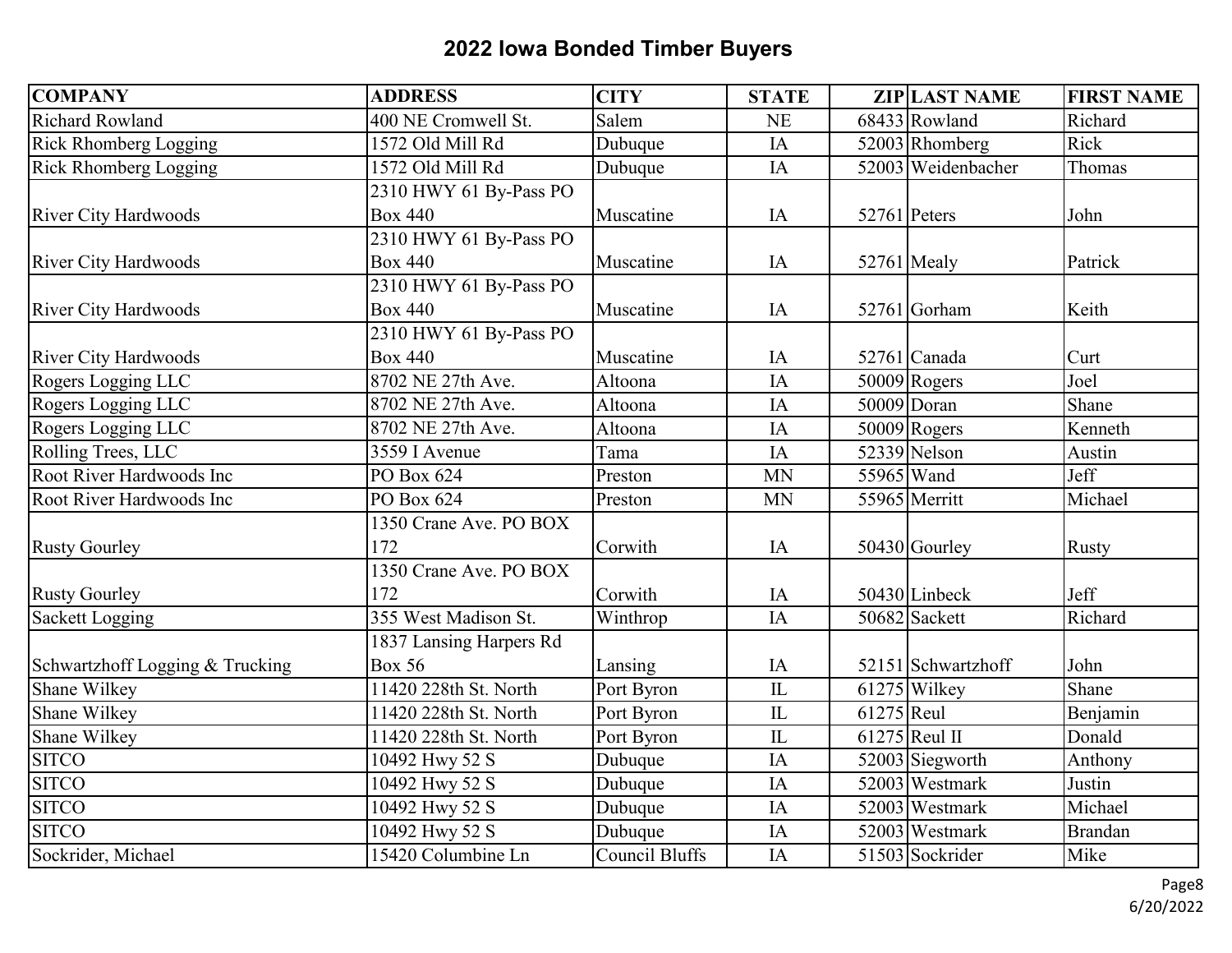| <b>COMPANY</b>                     | <b>ADDRESS</b>                   | <b>CITY</b>         | <b>STATE</b>  |               | <b>ZIP LAST NAME</b> | <b>FIRST NAME</b> |
|------------------------------------|----------------------------------|---------------------|---------------|---------------|----------------------|-------------------|
| Squiers, Luke                      | 3216 H Ave                       | Tama                | IA            |               | 52339 Squiers        | Luke              |
| Staggemeyer Stave Co Inc           | 18318 State 76 South             | Caledonia           | <b>MN</b>     |               | 55921 Staggemeier    | Robert            |
| Staggemeyer Stave Co Inc           | 18318 State 76 South             | Caledonia           | <b>MN</b>     |               | 55921 Hammell        | Jed               |
| Steines & Griebel Logging Inc      | 20036 429TH Ave                  | Bellevue            | IA            |               | 52031 Griebel        | Keith             |
| Steines & Griebel Logging Inc      | 20036 429TH Ave                  | Bellevue            | IA            |               | 52031 Steines Jr     | Orville           |
| Steines, Brian Logging             | 31076 381TH Ave                  | Bellevue            | IA            |               | 52031 Steines        | <b>Brian</b>      |
| Steines, Brian Logging             | 31076 381TH Ave                  | Bellevue            | IA            |               | 52031 Griebel        | <b>Jess</b>       |
| <b>Teff Logging</b>                | 2771 Steinbach Rd                | Dorchester          | IA            | 52140 Teff    |                      | Joshua            |
| Teton Mountain Timber Company, LLC | 32897 W. US HWY 69               | Bethany             | <b>MO</b>     |               | 64424 Bennett        | Travis            |
| The Tree Guy dba Robert Parker     | 4302 NE Arthut Ave.              | Des Moines          | IA            |               | 50317 Parker         | Robert            |
| Thomas F Fullenkamp                | 311 Elm St Box 100               | Eldon               | IA            |               | 52554 Fullenkamp     | Thomas            |
| <b>Tigges Logging</b>              | 58 Diamond St                    | Dubuque             | IA            |               | $52001$ Tigges       | George            |
| <b>Tigges Logging</b>              | 58 Diamond St                    | Dubuque             | IA            |               | $52001$ Tigges       | Gary              |
| <b>Tigges Logging</b>              | 58 Diamond St                    | Dubuque             | IA            |               | $52001$ Tigges       | Tim               |
| <b>Timber Harvest</b>              | 29772 Nuthatch Dr.               | Bloomfield          | IA            | 52537 Nolt    |                      | Jonathan          |
| <b>Timber Harvest</b>              | 29772 Nuthatch Dr.               | Bloomfield          | IA            |               | 52537 Troyer         | Willie            |
| Timberpro Loggers                  | 25665 110th St.                  | Unionville          | <b>MO</b>     |               | $63565$ Yoder        | Truman            |
| Tracy Export Inc                   | 18525 US 20 W Box 225            | East Dubuque        | $\mathbf{L}$  | $61025$ Tracy |                      | Matthew           |
| Tracy Export Inc                   | 18525 US 20 W Box 225            | <b>East Dubuque</b> | $\mathbb{L}$  |               | 61025 Tracy          | Michael           |
| Tracy Export Inc                   | 18525 US 20 W Box 225            | East Dubuque        | $\mathbf{L}$  |               | 61025 Tracy          | Wm Craig          |
| Tracy Export Inc                   | 18525 US 20 W Box 225            | East Dubuque        | $\mathbf{L}$  |               | $61025$ Domer        | Damien            |
| Tracy Export Inc                   | 18525 US 20 W Box 225            | <b>East Dubuque</b> | $\hbox{I\!L}$ |               | $61025$ Dostal       | Abraham           |
| Tracy Export Inc                   | 18525 US 20 W Box 225            | <b>East Dubuque</b> | $\mathbb{L}$  |               | $61025$ Dostal       | Joshua            |
| <b>Tracy Export Inc</b>            | 18525 US 20 W Box 225            | <b>East Dubuque</b> | $\mathbf{L}$  |               | 61025 Johnson        | Shad              |
| <b>Tracy Export Inc</b>            | 18525 US 20 W Box 225            | <b>East Dubuque</b> | $\mathbf{L}$  |               | 61025 Wiezorek       | Robert            |
| <b>Tradewell Pallet Inc</b>        | 22801 Fairview Rd Box 310 Gretna |                     | <b>NE</b>     |               | 68028 Keiter         | Jolene            |
| <b>Tradewell Pallet Inc</b>        | 22801 Fairview Rd Box 310 Gretna |                     | <b>NE</b>     |               | 68028 Tasler         | Michael           |
| <b>Tradewell Pallet Inc</b>        | 22801 Fairview Rd Box 310 Gretna |                     | <b>NE</b>     |               | 68028 Whitaker       | David             |
| <b>Tree Musketeers LLC</b>         | 504 Forest Dr.                   | Council Bluffs      | IA            |               | 51503 Ramsey         | Brandon           |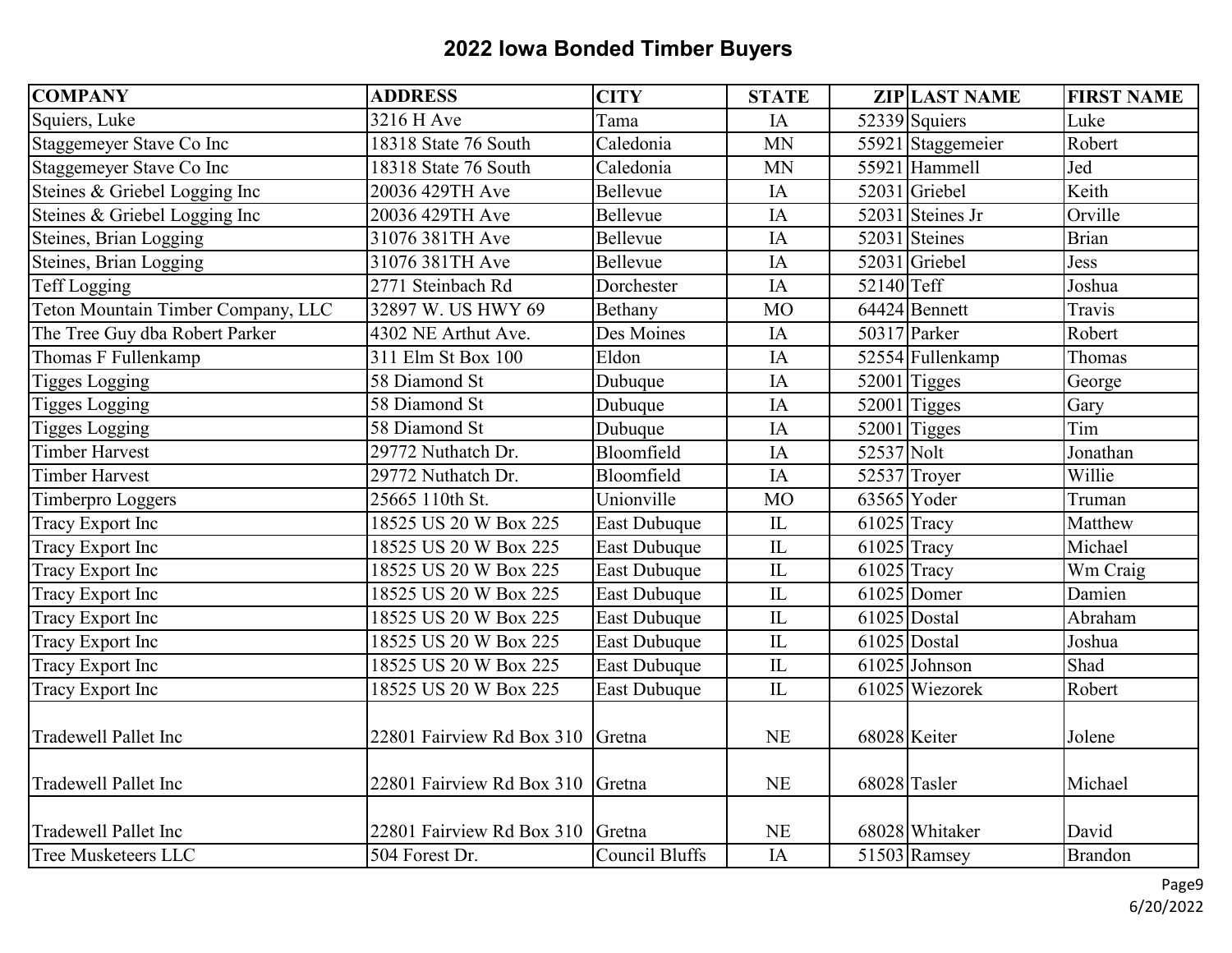| <b>COMPANY</b>                           | <b>ADDRESS</b>                              | <b>CITY</b>               | <b>STATE</b> |               | <b>ZIP LAST NAME</b> | <b>FIRST NAME</b> |
|------------------------------------------|---------------------------------------------|---------------------------|--------------|---------------|----------------------|-------------------|
| Tree Musketeers LLC                      | 504 Forest Dr.                              | <b>Council Bluffs</b>     | IA           | 51503 Geer    |                      | Gene              |
| Tri-State Timber LLC                     | 353 1/2 Grand Ave                           | Memphis                   | <b>MO</b>    |               | $63555$ Gibson       | Donald            |
| Tri-State Timber LLC                     | 353 1/2 Grand Ave                           | Memphis                   | <b>MO</b>    |               | 63555 Gibson         | Pat               |
| Tri-State Timber LLC                     | 353 1/2 Grand Ave                           | Memphis                   | <b>MO</b>    | 63555 Holt    |                      | <b>Brenda</b>     |
| Twister Hill Hardwoods, Inc.             | 121 I Ave                                   | Pilot Mound               | IA           |               | 50223 Zunkel         | Gary              |
| Twister Hill Hardwoods, Inc.             | 121 I Ave                                   | Pilot Mound               | IA           | $50223$ Diggs |                      | Mike              |
| Veneer Specialites Inc Dba MI Veneer Ltd | 3300 W. M-21 PO Box 458                     | <b>St Johns</b>           | MI           |               | 48879 Fedewa         | Randy             |
| Veneer Specialites Inc Dba MI Veneer Ltd | 3300 W. M-21 PO Box 458                     | St Johns                  | MI           |               | 48879 Thelen         | Todd              |
| Veneer Specialites Inc Dba MI Veneer Ltd | 3300 W. M-21 PO Box 458                     | <b>St Johns</b>           | MI           |               | 48879 Sporrer        | Kyle              |
| Volrath Hardwoods LLC                    | 2601 S Washington Blvd PO<br><b>Box 105</b> | Camanche                  | IA           |               | 52730 Volrath        | Doug              |
| Volrath Hardwoods LLC                    | 2601 S Washington Blvd PO<br><b>Box 105</b> | Camanche                  | IA           |               | 52730 Volrath        | Travis            |
| Volrath Hardwoods LLC                    | 2601 S Washington Blvd PO<br><b>Box 105</b> | Camanche                  | IA           | 52730 Cole    |                      | Bill              |
| Volrath Hardwoods LLC                    | 2601 S Washington Blvd PO<br><b>Box 105</b> | Camanche                  | IA           |               | 52730 Stetter        | Todd              |
| Vorwald Log & Lumber                     | 11159 Washington Mills Rd. Zwingle          |                           | IA           |               | 52079 Vorwald        | Doug              |
| Walters Logging & Export Inc             | 535 71St St                                 | <b>West Des</b><br>Moines | IA           |               | 50266 Walters        | <b>Steve</b>      |
| Walters Logging & Export Inc             | 535 71St St                                 | <b>West Des</b><br>Moines | IA           |               | 50266 Walters        | Deirdre           |
| Walters Walnut, LLC                      | 10764 Cedar Ridge Ct.                       | Peosta                    | IA           |               | 52068 Walters        | Jeffrey           |
| Walters Walnut, LLC                      | 10764 Cedar Ridge Ct.                       | Peosta                    | IA           |               | 52068 Walters        | Jacob             |
| Wendt Timber Solutions LLC               | 19507 W. 26th St.                           | Bethany                   | <b>MO</b>    |               | 64424 Wendt          | James             |
| Wendt Timber Solutions LLC               | 19507 W. 26th St.                           | Bethany                   | <b>MO</b>    |               | 64424 Wendt          | Chari             |
| Wieland & Sons Lumber Co.                | 644 220TH St                                | Winthrop                  | IA           |               | 50682 Wieland        | Jeremy            |
| Wieland & Sons Lumber Co.                | 644 220TH St                                | Winthrop                  | IA           |               | $50682$ Tisl Jr      | Emil              |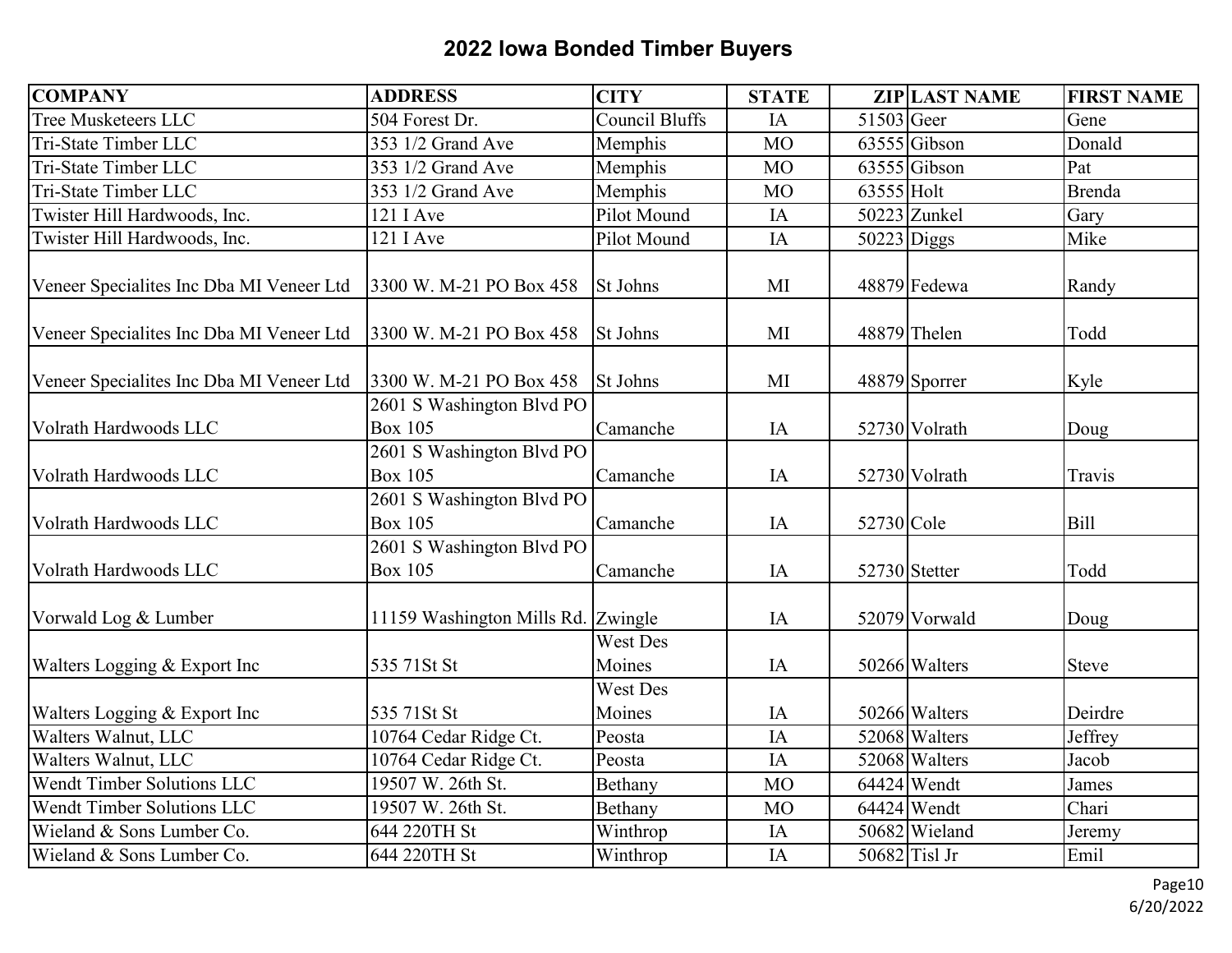| <b>COMPANY</b>                 | <b>ADDRESS</b>        | <b>CITY</b> | <b>STATE</b> |            | <b>ZIP LAST NAME</b> | <b>FIRST NAME</b> |
|--------------------------------|-----------------------|-------------|--------------|------------|----------------------|-------------------|
| Wieland & Sons Lumber Co.      | 644 220TH St          | Winthrop    | IA           |            | 50682 Wieland        | Daniel            |
| Wieland & Sons Lumber Co.      | 644 220TH St          | Winthrop    | IA           |            | 50682 Jandro         | William           |
| Wieland & Sons Lumber Co.      | 644 220TH St          | Winthrop    | IA           |            | 50682 Wieland        | Jeff              |
| Wieland & Sons Lumber Co.      | 644 220TH St          | Winthrop    | IA           |            | 50682 Wieland        | Michael           |
| Wieland & Sons Lumber Co.      | 644 220TH St          | Winthrop    | IA           |            | 50682 Christensen    | Mike              |
| Wieland & Sons Lumber Co.      | 644 220TH St          | Winthrop    | IA           |            | 50682 Hamm           | <b>Steve</b>      |
| Wiezorek Timber Co.            | 265 Devon Dr.         | Dubuque     | IA           |            | 52001 Wiezorek       | Jim               |
| Wiezorek, Bill                 | 15941 Derby Grange Rd | Dubuque     | IA           |            | 52002 Wiezorek       | <b>Bill</b>       |
| Wiezorek, Bill                 | 15941 Derby Grange Rd | Dubuque     | IA           |            | 52002 Frommelt       | <b>Bob</b>        |
| Wiezorek, Bill                 | 15941 Derby Grange Rd | Dubuque     | IA           | 52002 Hall |                      | Pat               |
| Wiezorek, Bill                 | 15941 Derby Grange Rd | Dubuque     | IA           |            | 52002 Kleve          | Kyle              |
| <b>Wilson Custom Tree</b>      | 212 Short Ave         | Cresco      | IA           |            | $52136$ Wilson       | Jeff              |
| Windy Hill Lumber, LLC         | 219 North State St.   | Lamoni      | IA           |            | 50140 Peachey        | John              |
| Woodchuck Sawmill & Lumber LLC | 20424 County Rd. X31  | Monticello  | IA           |            | 52310 Bacon          | Kevin             |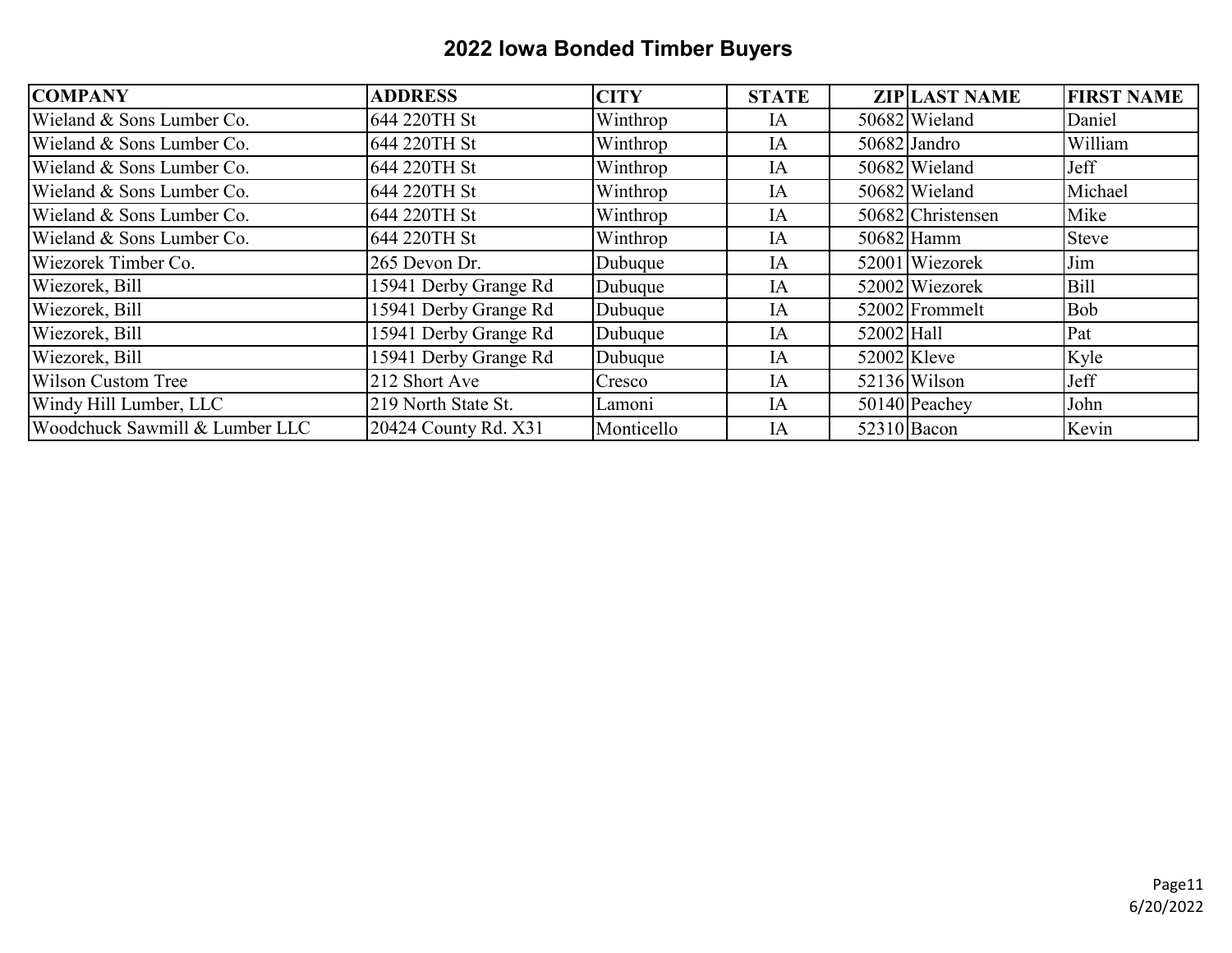| <b>COMPANY</b>                       | <b>PHONE#</b> | Email                          |
|--------------------------------------|---------------|--------------------------------|
|                                      |               |                                |
| Al Cole Logging                      | 563-933-4326  |                                |
| Al Hindman Logging & Sawmill         | 515-462-3656  |                                |
| <b>Amsden Custom Logging</b>         | 563-880-8989  | amsdenlogging@hotmail.com      |
| <b>Amsden Custom Logging</b>         | 563-880-8989  |                                |
| B&D Sawmill, LLC                     | 402-718-1768  | rltjock05@yahoo.com            |
| B&D Sawmill, LLC                     | 402-718-1768  |                                |
| B.W. Timber, LLC                     | 816-645-3030  | billy wendt@hotmail.com        |
| <b>Banks Logging</b>                 | 515-462-1970  | bankstruckandtrailer@gmail.com |
| Bartels Logging And Tree Service LLC | 319-480-3850  | tsbartels@netins.net           |
| <b>Batey, Gary Enterprise</b>        | 319-750-8197  | gary333@iowatelecom.net        |
| <b>Becker Logging</b>                | 402-494-8333  |                                |
| Belden Logging Inc                   | 319-721-2149  |                                |
| Boyle Built Enterprises, LLC         | 641-777-3133  |                                |
| Boyle Built Enterprises, LLC         | 641-777-3133  | amy@boylebuilt.com             |
| Brad Anthony Logging, LLC            | 319-241-2823  | banthony6487@gmail.com         |
| Brislawn Logging Company             | 319-224-3741  | tbrislawn@live.com             |
| <b>Brislawn Logging Company</b>      | 319-224-3741  |                                |
| <b>Brislawn Logging Company</b>      | 319-224-3741  |                                |
| <b>Broadleaf Lumber</b>              | 641-799-2136  |                                |
| <b>Broadleaf Lumber</b>              | 641-799-2136  | herman@broadleaflumber.com     |
| <b>Broadleaf Lumber</b>              | 641-799-2136  |                                |
| <b>Brownfield Brothers Inc</b>       | 712-583-3636  | rudedog@iamotelephone.com      |
| Bruggeman, Ben                       | 563-543-8293  | benbruggeman77@hotmail.com     |
| Bruggeman, Ben                       | 563-543-8293  |                                |
| Bruggeman, Roger Enterprises Inc     | 563-580-4474  |                                |
| Bruggeman, Roger Enterprises Inc     | 563-580-4474  |                                |
| Bumann, Brian                        | 712-353-6705  | dbumann@wiatel.net             |
| Bumann, Brian                        | 712-353-6705  |                                |
| <b>Burrs Sawmill LLC</b>             | 660-945-3722  |                                |
| <b>Burrs Sawmill LLC</b>             | 660-945-3722  | tburr1976@gmail.com            |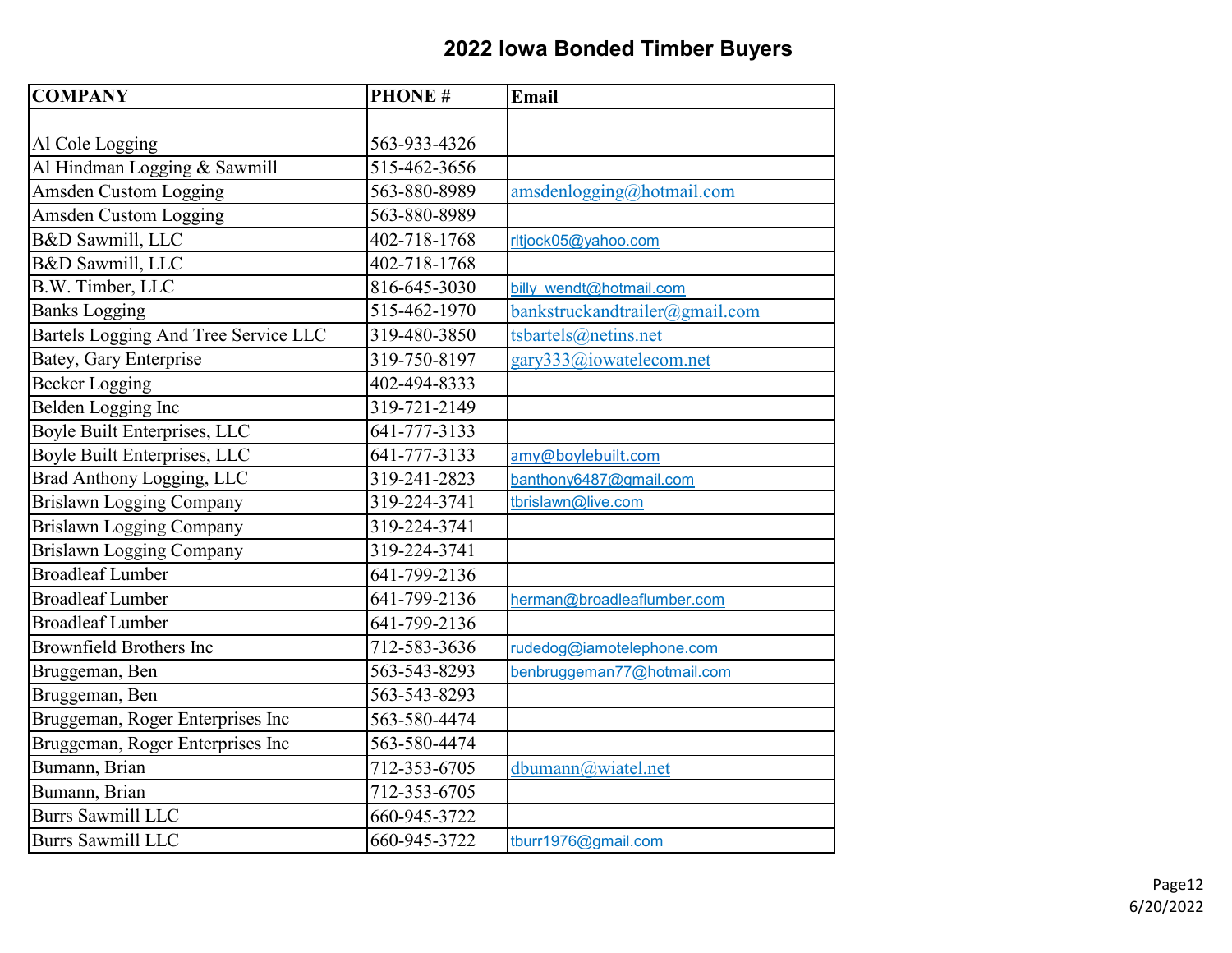| <b>COMPANY</b>                  | <b>PHONE#</b>      | Email                        |
|---------------------------------|--------------------|------------------------------|
| <b>Burrs Sawmill LLC</b>        | 660-945-3722       |                              |
| Campbell Logging LLC            | 660-216-2973       | campbell.logging@gmail.com   |
| <b>Canton Timber Management</b> | 319-480-0117       | luketracy04@gmail.com        |
| <b>Caspers Logging</b>          | 319-361-0371       |                              |
| <b>Caspers Logging</b>          | 319-361-0371       |                              |
| Central Logging & Milling, LLC  | 507-931-5724       | edwardwallen@msn.com         |
| <b>Chad Hauschild Logging</b>   | 563-329-0231       |                              |
| Chapman Brothers Export         | 319-480-0602       | ddchapman7@gmail.com         |
| Chapman Brothers Export         | 319-480-0602       |                              |
| Chris Burt                      | 319-215-5352       | burt1099@hotmail.com         |
| Circle A Logging                | 402-689-3488       | dapplegate73@hotmail.com     |
| Clyde Allred Logging            | 515-265-7923       |                              |
| Coldwater Veneer Inc            | 517-278-5676       |                              |
| <b>Coldwater Veneer Inc</b>     | 517-278-5676       | elaine@coldwaterveneer.com   |
| <b>Coldwater Veneer Inc</b>     | 517-278-5676       |                              |
| <b>Coldwater Veneer Inc</b>     | 517-278-5676       |                              |
| <b>Coldwater Veneer Inc</b>     | $517 - 278 - 5676$ |                              |
| <b>Coldwater Veneer Inc</b>     | 517-278-5676       |                              |
| <b>Coldwater Veneer Inc</b>     | 517-278-5676       | elaine@coldwaterveneer.com   |
| <b>Coldwater Veneer Inc</b>     | 517-278-5676       |                              |
| <b>Coldwater Veneer Inc</b>     | 517-278-5676       |                              |
| Dan Jones Logging               | 563 535-7268       |                              |
| Dan Papp                        | 712-216-0218       | DanPapp11@gmail.com          |
|                                 |                    |                              |
| Danzer Veneer Americas Inc      | 563-320-5691       |                              |
|                                 |                    |                              |
| Danzer Veneer Americas Inc      | 812-343-5769       |                              |
|                                 |                    |                              |
| Danzer Veneer Americas Inc      | 812-526-2601       |                              |
| Darrell Meyer                   | 319-430-7193       | dbmeyer63@hotmail.com        |
| Darren Johnson Logging, LLC     | 319-310-7800       | darren.johnson7800@gmail.com |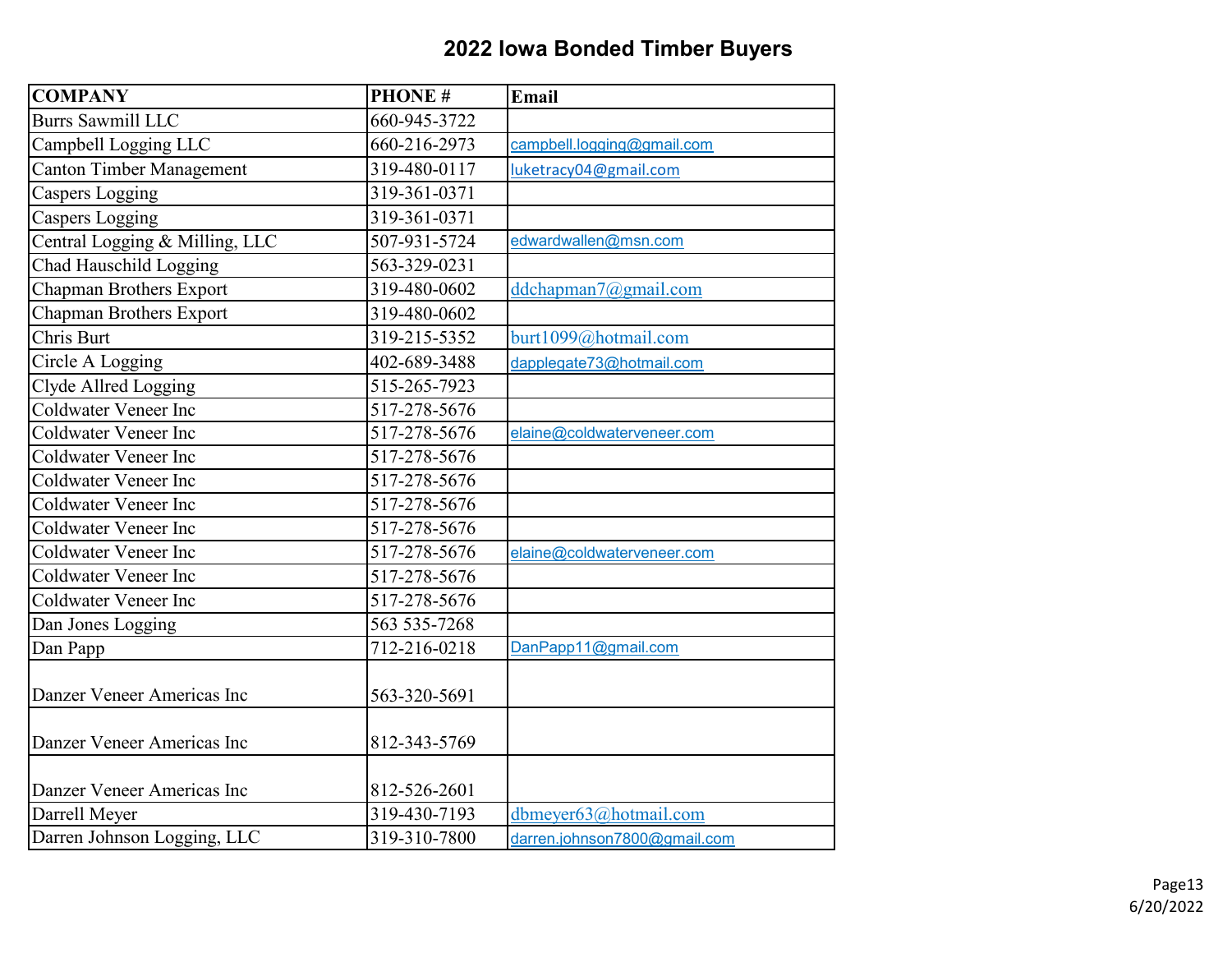| <b>COMPANY</b>                  | <b>PHONE#</b> | Email                           |
|---------------------------------|---------------|---------------------------------|
| Dotson Logging of Missouri, LLC | 816-564-1761  | logginking@hotmail.com          |
| Double S Logging                | 641-242-0359  | doubleslogging648@gmail.com     |
| Douglas Timber Solutions        | 563-495-2143  | douglastimbersolutions@aol.com  |
| Dunkels Land Improvement LLC    | 319-480-9798  | ROGER.DUNKEL.RD@GMAIL.COM       |
| <b>Eichen Forestry</b>          | 217-556-7068  | eichentc@yahoo.com              |
| <b>Eichen Forestry</b>          | 217-556-7068  |                                 |
| Fair Oaks Forestry LLC          | 641-799-5196  | mdickslogging@gmail.com         |
| Flanagan Logging                | 319-551-7676  | flanaganjk04@gmail.com          |
| <b>Future Forestry Service</b>  | 563-542-8885  | spindriftgeorge@aol.com         |
| Gingerich Sawmill LLC           | 641-722-3002  |                                 |
| Gingerich Sawmill LLC           | 641-722-3002  |                                 |
| Gingerich Sawmill LLC           | 641-722-3002  |                                 |
| Grau Logs & Lumber Inc          | 563-245-1147  | graulogsandlumber@alpinecom.net |
| Grau Logs & Lumber Inc          | 563-245-1147  |                                 |
| Graves Forestry Inc             | 563 543-4175  | gravesforestry@gmail.com        |
| <b>Graves Forestry Inc</b>      | 563 543-4175  |                                 |
| Hammes Brothers Sawmill, Inc.   | 641-622-3551  | hammessawmill@gmail.com         |
| Hammes Brothers Sawmill, Inc.   | 641-622-3551  |                                 |
| Hammes Brothers Sawmill, Inc.   | 641-622-3551  |                                 |
| Harlan Zimmerman                | 641-229-5309  | jrsbows@gmail.com               |
| Hawkeye Forest Products         | 608-534-6892  | ehansen@hawkeyeforest.com       |
| Hawkeye Forest Products         | 608-534-6892  |                                 |
| Hawkeye Forest Products         | 608-534-6892  |                                 |
| Hawkeye Forest Products         | 608-534-6892  |                                 |
| Hawkeye Forest Products         | 608-534-6892  |                                 |
| Heavy Horse Sawmill & Lumber    | 563-529-1621  |                                 |
| Heavy Horse Sawmill & Lumber    | 563-529-1621  | benson1621@gmail.com            |
| Heavy Horse Sawmill & Lumber    | 563-529-1621  |                                 |
| Heavy Horse Sawmill & Lumber    | 563-529-1621  |                                 |
| Hindman Logging                 | 641-485-9071  | walnuthunter@gmail.com          |
| Hitt, Jim                       | 641-414-1616  | jthitt@gmail.com                |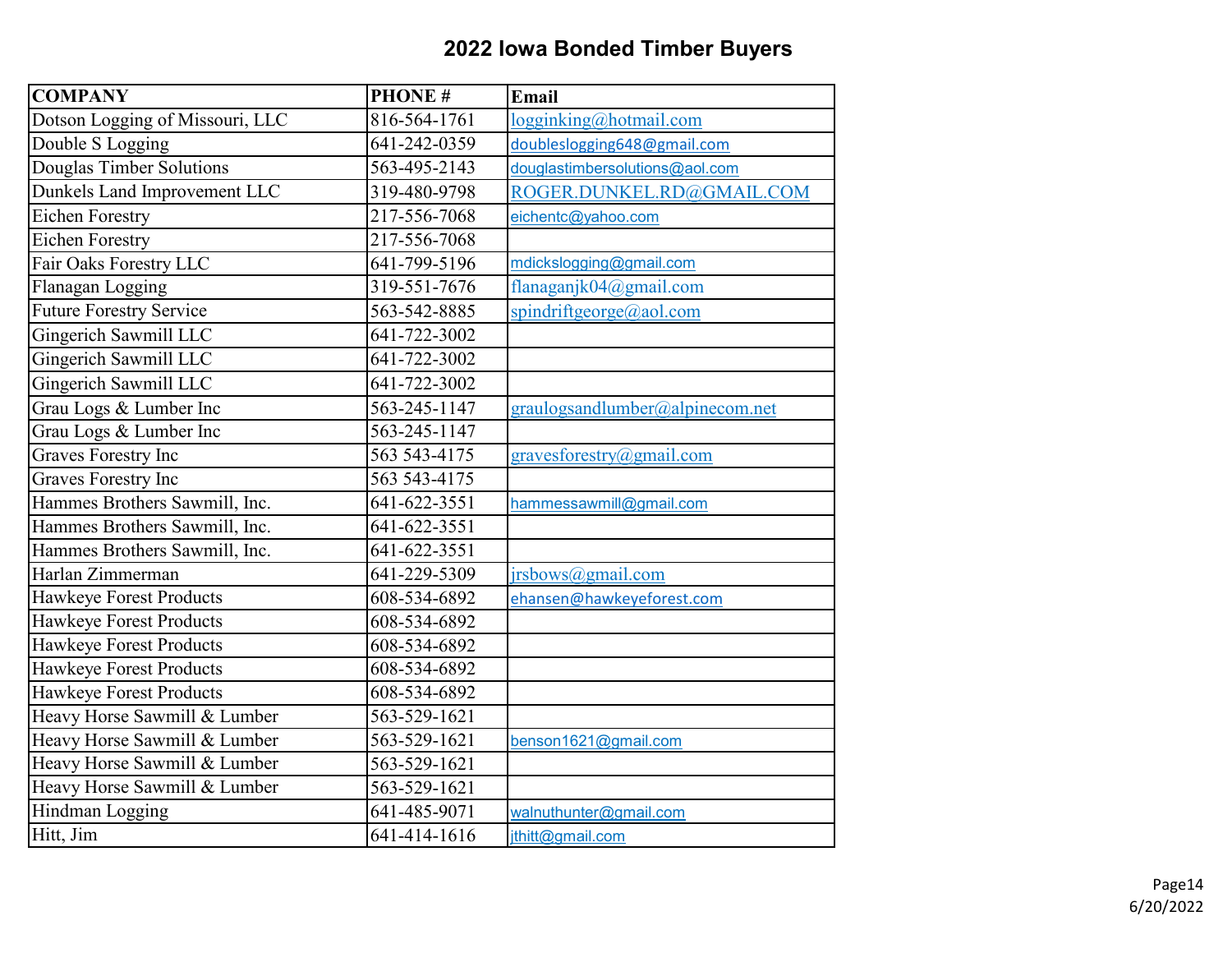| <b>COMPANY</b>                         | <b>PHONE#</b> | <b>Email</b>                   |
|----------------------------------------|---------------|--------------------------------|
| Hitt, Jim                              | 641-414-1616  |                                |
| Hogan's Logging                        | 402-973-2370  | vic2hogan@yahoo.com            |
| Horsman, Matthew                       | 507-923-5037  | horsman2@icloud.com            |
| Hull, Timothy                          | 319-372-0573  | sawtoothtim@gmail.com          |
| J Kubitz Logging Inc                   | 563-590-9772  | jkubitz@hotmail.com            |
| J Kubitz Logging Inc                   | 563-590-9772  |                                |
| Jaguar Lumber                          | 641-664-2080  |                                |
| Johnny B Logging                       | 319-540-0609  |                                |
| Jones Wood Heating & Logging           | 563 873-3888  | joneswoodheating@alpinecom.net |
| K & K Logging                          | 402-533-3640  | moparcity426@gmail.com         |
| Kendrick Inc DBA Kendrick Forest Prdts | 563-928-6431  | tracy@kendrickinc.com          |
| Kendrick Inc DBA Kendrick Forest Prdts | 563-928-6431  |                                |
| Kendrick Inc DBA Kendrick Forest Prdts | 563-928-6431  |                                |
| Kendrick Inc DBA Kendrick Forest Prdts | 563-928-6431  |                                |
| Kendrick Inc DBA Kendrick Forest Prdts | 563-928-6431  |                                |
| Keppler Logging                        | 563-933-6543  |                                |
| Kluesner Forestry Services, LLC        | 563-542-0841  | kluesner.kevin@gmail.com       |
| Knapp, Ken Logging                     | 563-380-1072  | knapplogging@gmail.com         |
| Konkel Forest Products Inc             | 563-544-4600  | kfp@acegroup.cc                |
| Konkel Forest Products Inc             | 563-544-4600  |                                |
| Kuhns Timber                           | 641-799-2137  | jkuhns@hazyhollowfarm.net      |
| Lane Tree Service                      | 402-687-2651  |                                |
| Lansing Forest Products LLC            | 563-880-0152  | rmvinson@netscape.net          |
| Lansing Forest Products LLC            | 563-880-0152  |                                |
| Larry McGuire                          | 641-344-2859  |                                |
| Larson Logging Company, LLC            | 641-344-2526  | llarson629@gmail.com           |
| Lawson Logging                         | 402-298-8638  | logginglawson@gmail.com        |
| Lawson Logging                         | 402-298-8638  |                                |
| Leib Logging Inc                       | 563-588-4837  | leiblogging@aol.com            |
| Leib Logging Inc                       | 563-588-4837  |                                |
| Lier Logging LLC                       | 563-794-1143  | lierloggingllc@yahoo.com       |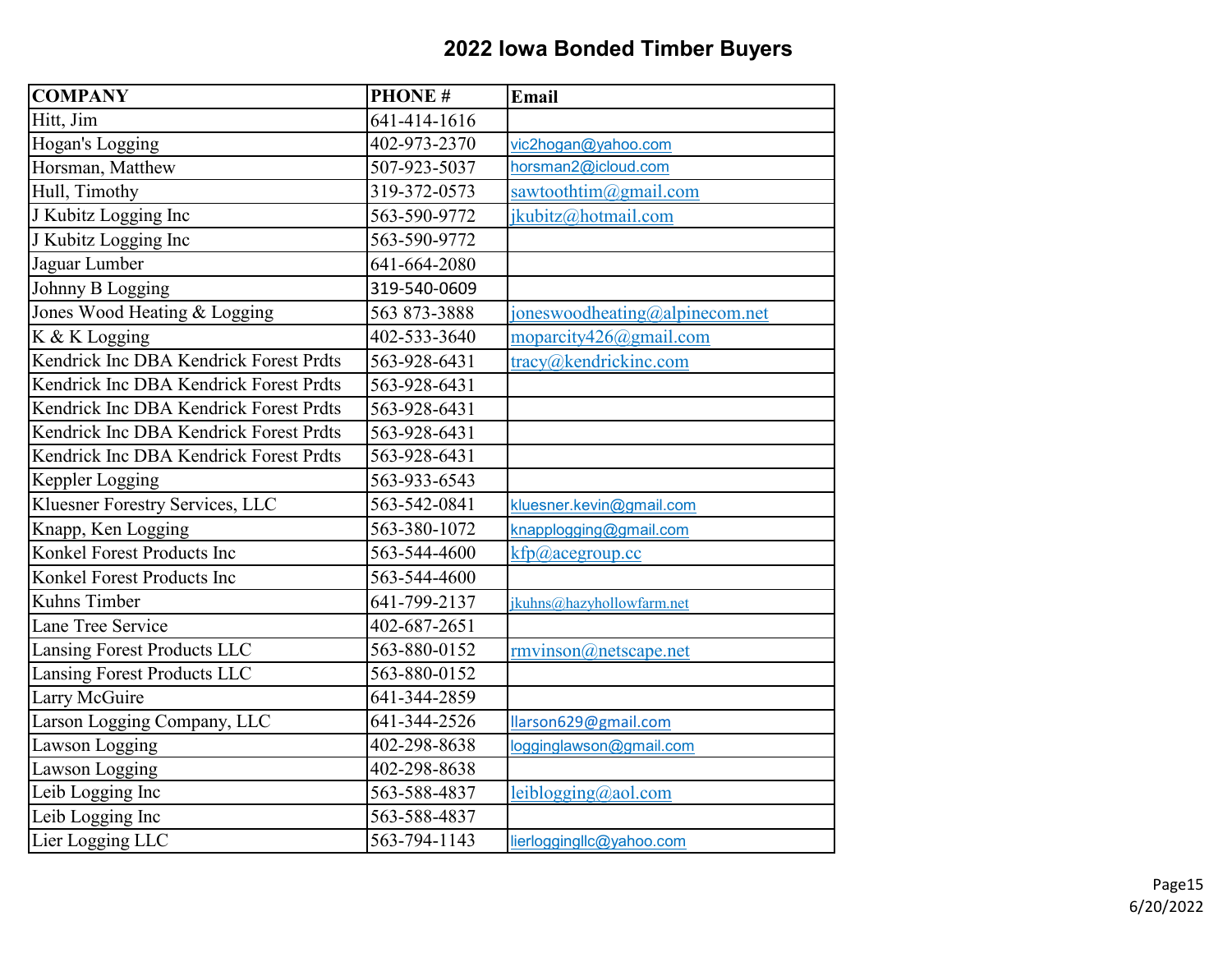| <b>COMPANY</b>                | <b>PHONE#</b> | Email                              |
|-------------------------------|---------------|------------------------------------|
| <b>Little Cedar Windows</b>   | 641-220-2440  | tony@littlecedarwindows.com        |
| <b>Little Cedar Windows</b>   | 641-220-2440  |                                    |
| Livingood Logging             | 641-220-0756  | alnlivingood@frontier.com          |
| Lloyd Logging                 | 660-253-3217  | jwlloyd00@gmail.com                |
| Lloyd Logging                 | 660-253-3217  |                                    |
| Lloyd Lumber                  | 712-389-6309  | onemadelect@gmail.com              |
| Loess Hills Woodworks Inc     | 712-545-3684  | loesshillsforestproducts@gmail.com |
| Loess Hills Woodworks Inc     | 712-545-3684  |                                    |
| Loess Hills Woodworks Inc     | 712-545-3684  |                                    |
| Loess Hills Woodworks Inc     | 712-545-3684  |                                    |
| Lyle G Konkel                 | 507-498-3888  |                                    |
| Lyle G Konkel                 | 507-498-3888  |                                    |
| Lyle Palmer                   | 712-246-9088  | lwpalmer@heartland.net             |
| Lyons Logging & Tree Care Inc | 563-588-2432  | debra1675@aol.com                  |
| Lyons Logging & Tree Care Inc | 563-588-2432  |                                    |
| Lyons Logging & Tree Care Inc | 563-588-2432  |                                    |
| Lyons Logging & Tree Care Inc | 563-588-2432  |                                    |
| M Bohlke Veneer Corp          | 513-682-1462  | pmalott@mbveneer.com               |
| M Bohlke Veneer Corp          | 513-682-1462  | mgleason@mbveneer.com              |
| M Bohlke Veneer Corp          | 513-682-1462  |                                    |
| Meighen Forest Products, LLC  | 507-259-8000  | meighenforestproducts@gmail.com    |
| Meister Log & Lumber Co       | 608-524-4412  |                                    |
| Meister Log & Lumber Co       | 608-524-4412  |                                    |
| Meister Log & Lumber Co       | 608-524-4412  |                                    |
| Meister Log & Lumber Co       | 608-524-4412  |                                    |
| Meister Log & Lumber Co       | 608-524-4412  |                                    |
| Meister Log & Lumber Co       | 608-524-4412  |                                    |
| Meister Log & Lumber Co       | 608-524-4412  |                                    |
| Meister Log & Lumber Co       | 608-524-4412  |                                    |
| Meister Log & Lumber Co       | 608-524-4412  |                                    |
| Meister Log & Lumber Co       | 608-524-4412  |                                    |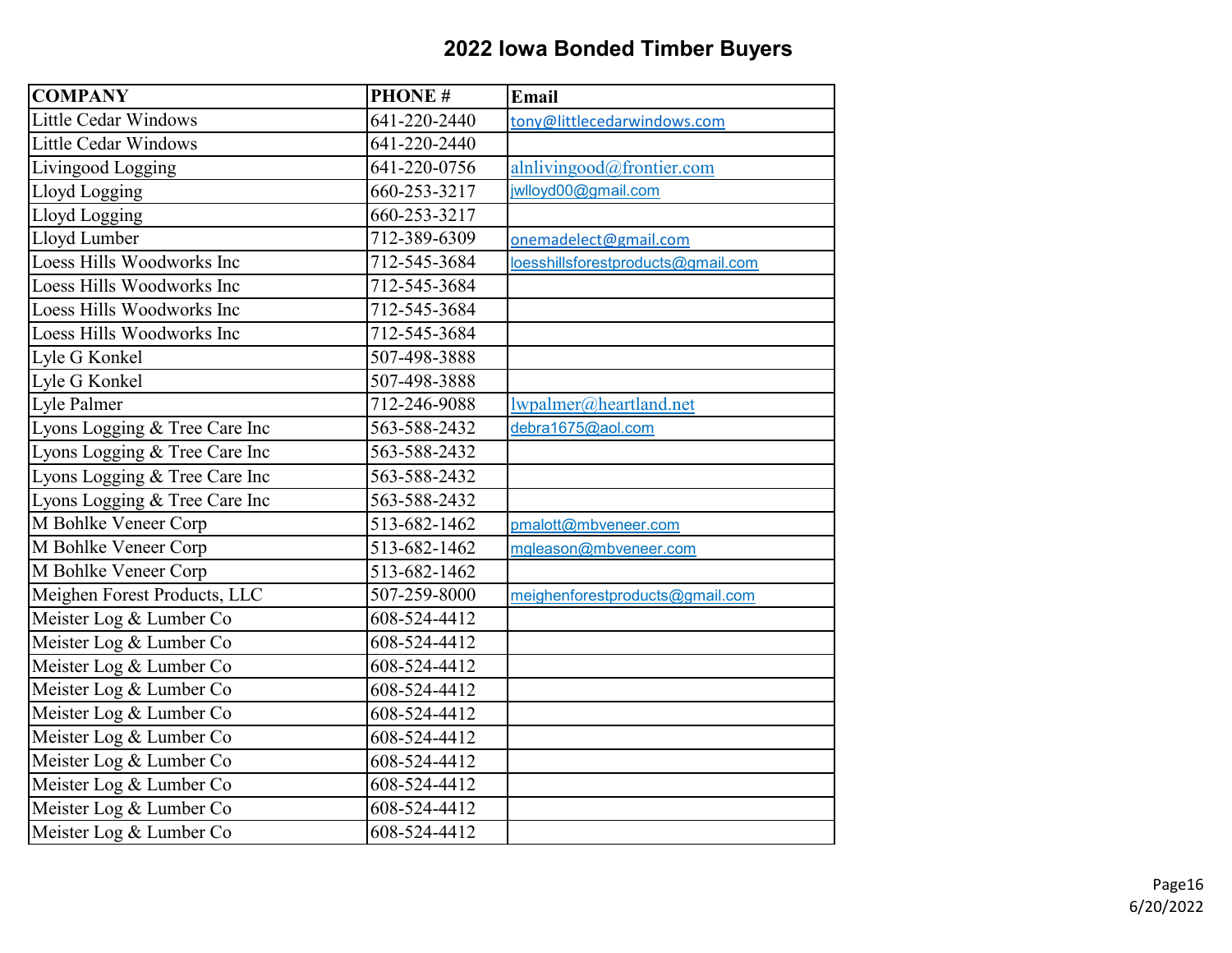| <b>COMPANY</b>                   | <b>PHONE#</b> | <b>Email</b>                  |
|----------------------------------|---------------|-------------------------------|
| Meister Log & Lumber Co          | 608-524-4412  |                               |
| Meister Log & Lumber Co          | 608-524-4412  |                               |
| Meister Log & Lumber Co          | 608-524-4412  |                               |
| Meister Log & Lumber Co          | 608-524-4412  |                               |
| Meister Log & Lumber Co          | 608-524-4412  |                               |
| Meyer Logging LLC                | 563-556-2850  | grampsmeyer@yahoo.com         |
| <b>Meyer Timber Services</b>     | 563-794-2270  | meyertimberservices@gmail.com |
| Midwest Walnut Company           | 712-325-9191  | midwalco@midwestwalnut.com    |
| Midwest Walnut Company           | 712-325-9191  |                               |
| Midwest Walnut Company           | 712-325-9191  |                               |
| Midwest Walnut Company           | 712-325-9191  |                               |
| Midwest Walnut Company           | 712-325-9191  |                               |
| Miller, Bill Logging Inc         | 563-583-9441  | millerlogging@yousq.net       |
| Miller, Bill Logging Inc         | 563-583-9441  |                               |
| Miller, Bill Logging Inc         | 563-583-9441  |                               |
| Moravia Hardwoods                | 641-895-8209  | moraviahardwoods@gmail.com    |
| Moravia Hardwoods                | 641-895-8209  |                               |
| Moravia Hardwoods                | 641-895-8209  |                               |
| Morris Beatty Logging, Inc.      | 563-219-0766  | mlblogs18@gmail.com           |
| <b>Mullins Forestry Products</b> | 641-895-2940  | 200mullins@live.com           |
| <b>Mullins Forestry Products</b> | 641-895-2940  |                               |
| Nelson Hardwood Lumber Inc       | 608-326-8456  | nelsonhw@mhtc.net             |
| Nelson Hardwood Lumber Inc       | 608-326-8456  |                               |
| Nelson Hardwood Lumber Inc       | 608-326-8456  |                               |
| Nelson Petersheim                | 641-242-0608  |                               |
| Nisley Woodwork, LLC             | 641 898-7186  |                               |
| Nisley Woodwork, LLC             | 641 898-7186  |                               |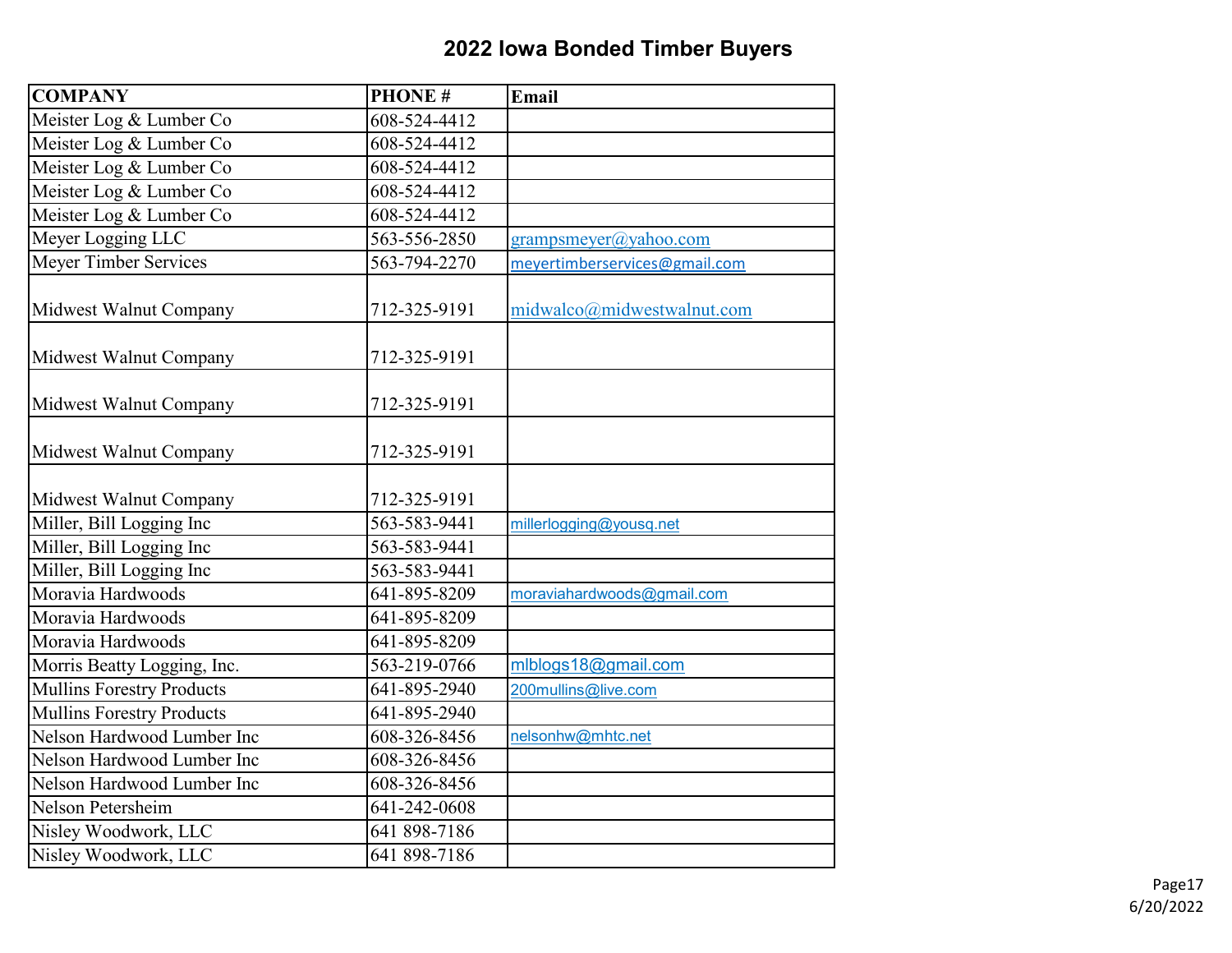| <b>COMPANY</b>                       | <b>PHONE#</b> | Email                        |
|--------------------------------------|---------------|------------------------------|
| Northern Hardwood & Marketing Co Inc | 507-381-0277  | tdrumm2@gmail.com            |
| Northern Hardwood & Marketing Co Inc | 507-381-0277  |                              |
| Northern Timber Company              | 319-560-9604  | jamesulring@gmail.com        |
| Northern Timber Company              | 319-560-9604  |                              |
| Northern Timber Company              | 563-382-3131  |                              |
| O'Dell Logging & Leasing             | 563-590-1934  | djodell@bernardtel.com       |
| O'Dell Logging & Leasing             | 563-590-1934  |                              |
| O'Dell Logging & Leasing             | 563-590-1934  |                              |
| Paramont Hardwoods Inc.              | 563-210-1779  | paramonthardwoods@gmail.com  |
| Paramont Hardwoods Inc.              | 563-210-1779  |                              |
| Peterson Logging and Forestry        | 563-599-0518  |                              |
| Peterson Logging and Forestry        | 563-599-0518  |                              |
|                                      |               |                              |
| Pierce Lumber Inc                    | 319-444-2933  | piercelogs@hotmail.com       |
| Pierce Lumber Inc                    | 319-444-2933  |                              |
|                                      |               |                              |
| Pierce Lumber Inc                    | 319-444-2933  |                              |
|                                      |               |                              |
| Pierce Lumber Inc                    | 319-444-2933  |                              |
|                                      |               |                              |
| Pierce Lumber Inc                    | 319-444-2933  |                              |
|                                      |               |                              |
| Pierce Lumber Inc                    | 319-444-2933  |                              |
|                                      |               |                              |
| Pierce Lumber Inc                    | 319-444-2933  |                              |
|                                      |               |                              |
| Pierce Lumber Inc                    | 319-444-2933  |                              |
| Plum Creek Sawmill                   | 402-515-3033  | plumcreekhardwoods@gmail.com |
| Pritchard Logging                    | 563-255-2711  |                              |
| R J Lumber LLC                       | 641-722-3348  |                              |
| Raymond Timber Cutting LLC           | 319-461-3265  | hazelstoderl@yahoo.com       |
| ReesTree Service                     | 515-991-9108  | philreestrees@aol.com        |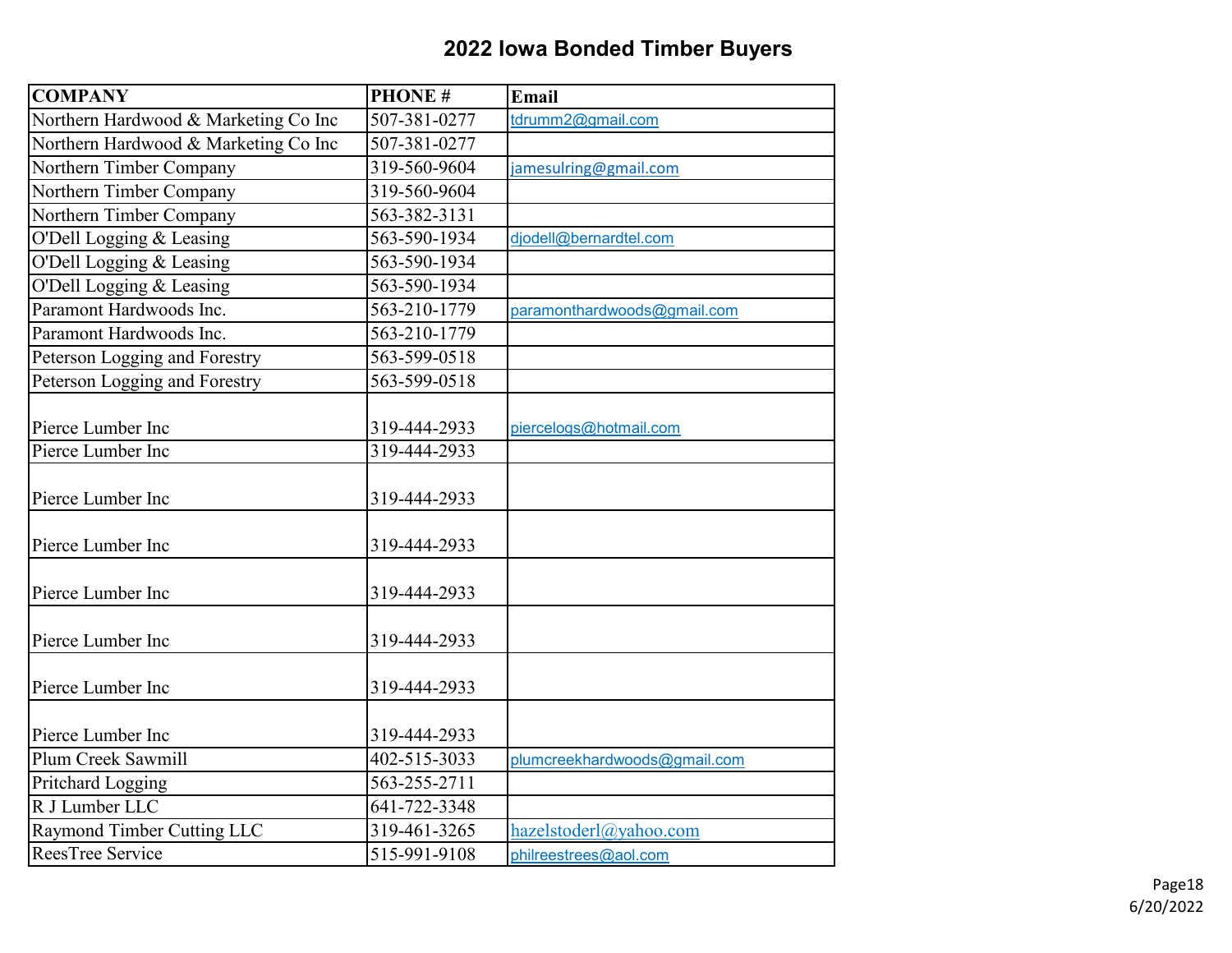| <b>COMPANY</b>                  | <b>PHONE#</b> | Email                          |
|---------------------------------|---------------|--------------------------------|
| Richard Rowland                 | 402-245-7574  | rrrowland7574@gmail.com        |
| <b>Rick Rhomberg Logging</b>    | 563-590-9387  |                                |
| Rick Rhomberg Logging           | 563-590-9387  |                                |
|                                 |               |                                |
| <b>River City Hardwoods</b>     | 563-263-3998  |                                |
| <b>River City Hardwoods</b>     | 563-263-3998  | grandmabirch@hotmail.com       |
| <b>River City Hardwoods</b>     | 563-263-3998  |                                |
| <b>River City Hardwoods</b>     | 563-263-3998  | ccanada.rch@machlink.com       |
| Rogers Logging LLC              | 515-868-1727  | Joel@RogersLogging.com         |
| Rogers Logging LLC              | 515-868-1727  |                                |
| Rogers Logging LLC              | 515-868-1727  |                                |
| Rolling Trees, LLC              | 218-536-1591  | rollingtreesmnllc.com          |
| Root River Hardwoods Inc        | 507-765-2284  | vdistad@rootriverhardwoods.com |
| Root River Hardwoods Inc        | 507-765-2284  |                                |
| <b>Rusty Gourley</b>            | 641-420-2913  | rgourley777@gmail.com          |
| <b>Rusty Gourley</b>            | 641-420-2913  |                                |
| <b>Sackett Logging</b>          | 319-551-5901  | rsp3292@netins.net             |
| Schwartzhoff Logging & Trucking | 563-419-0242  | jtschwartz@live.com            |
| Shane Wilkey                    | 309-631-4546  | gctrees@gmail.com              |
| Shane Wilkey                    | 309-631-4546  |                                |
| Shane Wilkey                    | 309-631-4546  |                                |
| <b>SITCO</b>                    | 563-557-8618  |                                |
| <b>SITCO</b>                    | 563-557-8618  |                                |
| <b>SITCO</b>                    | 563-557-8618  | sitcollc@gmail.com             |
| <b>SITCO</b>                    | 563-557-8618  |                                |
| Sockrider, Michael              | 402-689-9974  | sockrider4@gmail.com           |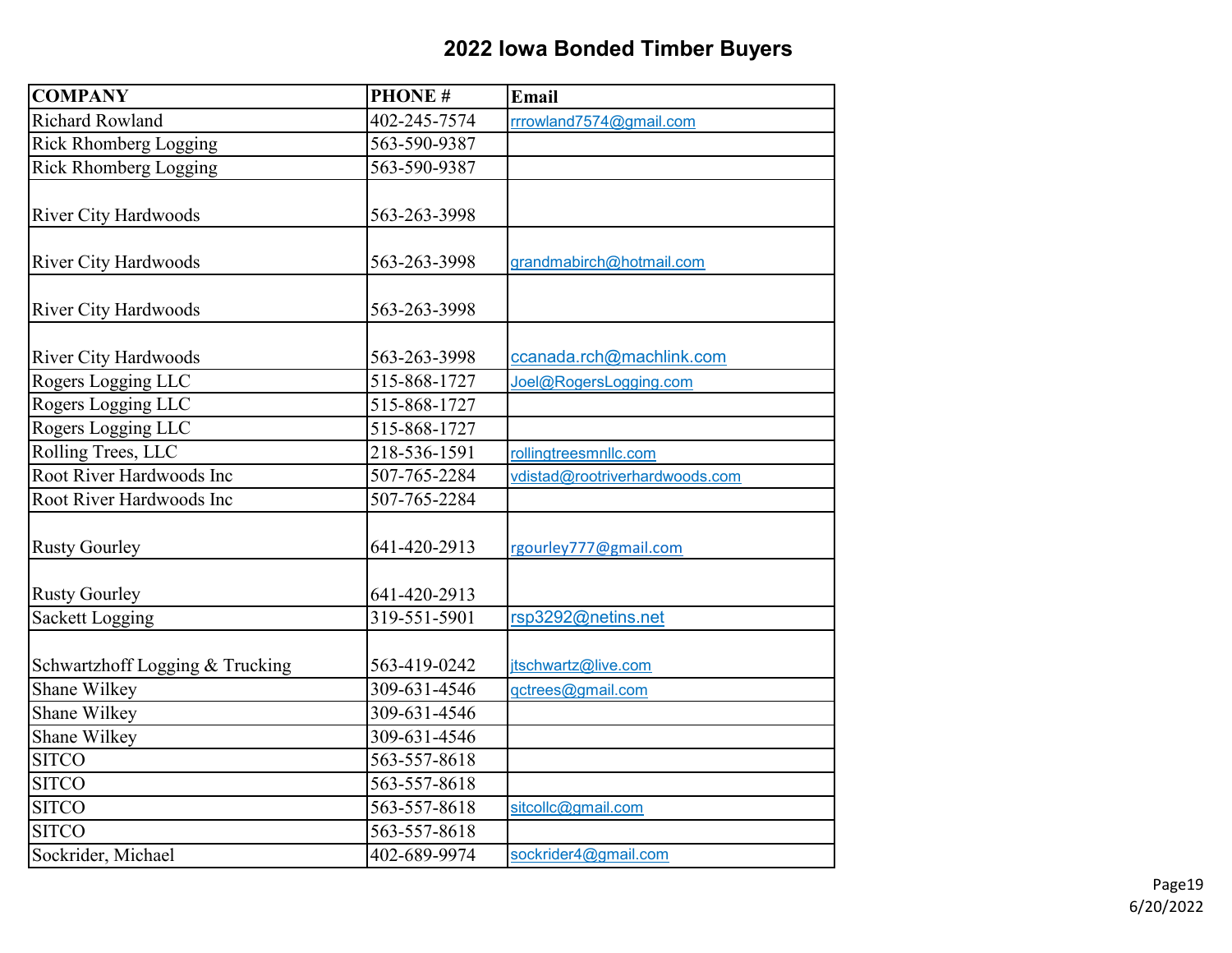| <b>COMPANY</b>                     | <b>PHONE#</b>              | <b>Email</b>                  |
|------------------------------------|----------------------------|-------------------------------|
| Squiers, Luke                      | 641-751-3926               | lbsq <u>uiers@hotmail.com</u> |
| Staggemeyer Stave Co Inc           | 507-724-3395               | staggstave@qwestoffice.net    |
| Staggemeyer Stave Co Inc           | 507-724-3395               |                               |
| Steines & Griebel Logging Inc      | 563 543-5414               | griebeloutdoors@aol.com       |
| Steines & Griebel Logging Inc      | 563 543-5414               |                               |
| Steines, Brian Logging             | 563-212-9092               | millcreeksupply@aol.com       |
| Steines, Brian Logging             | 563-212-9092               |                               |
| Teff Logging                       | 563-419-4559               | JJTIREREPAIR@YAHOO.COM        |
| Teton Mountain Timber Company, LLC | 660-425-4713               | tgumdrop@icloud.com           |
| The Tree Guy dba Robert Parker     | 515-371-9298               | desmoinestreeguy@gmail.com    |
| Thomas F Fullenkamp                | 641-777-4831               |                               |
| <b>Tigges Logging</b>              | 563-599-9191               |                               |
| <b>Tigges Logging</b>              | 563-599-9191               |                               |
| <b>Tigges Logging</b>              | 563-599-9191               |                               |
| <b>Timber Harvest</b>              | 660-216-7168               | inolt@ibyfax.com              |
| <b>Timber Harvest</b>              | 660-216-7168               |                               |
| Timberpro Loggers                  | 660-265-6444               | windyridgefarm@ibyfax.com     |
| Tracy Export Inc                   | 815-757-2550               | mike@tracyexportinc.com       |
| Tracy Export Inc                   | 815-757-2550               |                               |
| Tracy Export Inc                   | 815-757-2550               |                               |
| <b>Tracy Export Inc</b>            | 815-757-2550               |                               |
| Tracy Export Inc                   | 815-757-2550               |                               |
| Tracy Export Inc                   | 815-757-2550               |                               |
| Tracy Export Inc                   | $\overline{81}$ 5-757-2550 |                               |
| Tracy Export Inc                   | 815-757-2550               |                               |
| <b>Tradewell Pallet Inc</b>        | 402-332-3500               | jktwppallet@gmail.com         |
| <b>Tradewell Pallet Inc</b>        | 402-332-3500               |                               |
| <b>Tradewell Pallet Inc</b>        | 402-332-3500               |                               |
| Tree Musketeers LLC                | 712-355-0095               | blrhvac@hotmail.com           |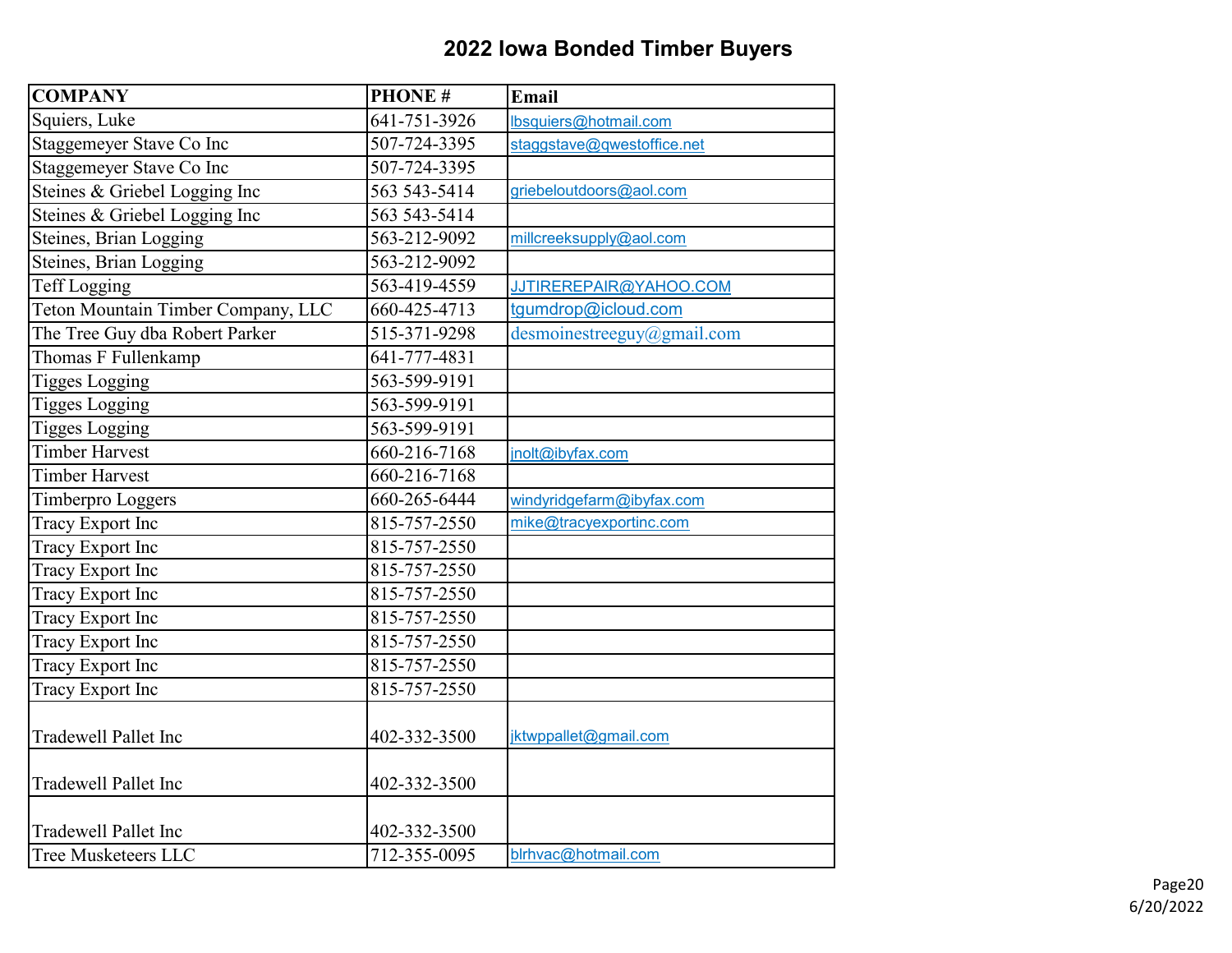| <b>COMPANY</b>                           | <b>PHONE#</b> | Email                   |
|------------------------------------------|---------------|-------------------------|
| Tree Musketeers LLC                      | 712-355-0095  |                         |
| Tri-State Timber LLC                     | 660-465-2975  | tstimber@nemr.net       |
| Tri-State Timber LLC                     | 660-465-2975  |                         |
| Tri-State Timber LLC                     | 660-465-2975  |                         |
| Twister Hill Hardwoods, Inc.             | 515-509-9058  | gzunkel@gmail.com       |
| Twister Hill Hardwoods, Inc.             |               |                         |
| Veneer Specialites Inc Dba MI Veneer Ltd | 989-224-6187  |                         |
| Veneer Specialites Inc Dba MI Veneer Ltd | 989-224-6187  |                         |
| Veneer Specialites Inc Dba MI Veneer Ltd | 989-224-6187  |                         |
| Volrath Hardwoods LLC                    | 563-340-6130  | dianevolrath@gmail.com  |
| Volrath Hardwoods LLC                    | 563-340-6130  |                         |
| Volrath Hardwoods LLC                    | 563-340-6130  |                         |
| Volrath Hardwoods LLC                    | 563-340-6130  |                         |
| Vorwald Log & Lumber                     | 563-599-6667  | vlumber81@gmail.com     |
| Walters Logging & Export Inc             | 563-590-6330  | dwal520@gmail.com       |
| Walters Logging & Export Inc             | 563-590-6330  |                         |
| Walters Walnut, LLC                      | 563-845-8054  | walterswalnut@gmail.com |
| Walters Walnut, LLC                      | 563-845-8054  |                         |
| <b>Wendt Timber Solutions LLC</b>        | 816-645-3221  |                         |
| <b>Wendt Timber Solutions LLC</b>        | 816-645-3221  | chariwendt@yahoo.com    |
| Wieland & Sons Lumber Co.                | 319-935-3936  |                         |
| Wieland & Sons Lumber Co.                | 319-935-3936  | etisl@netins.net        |